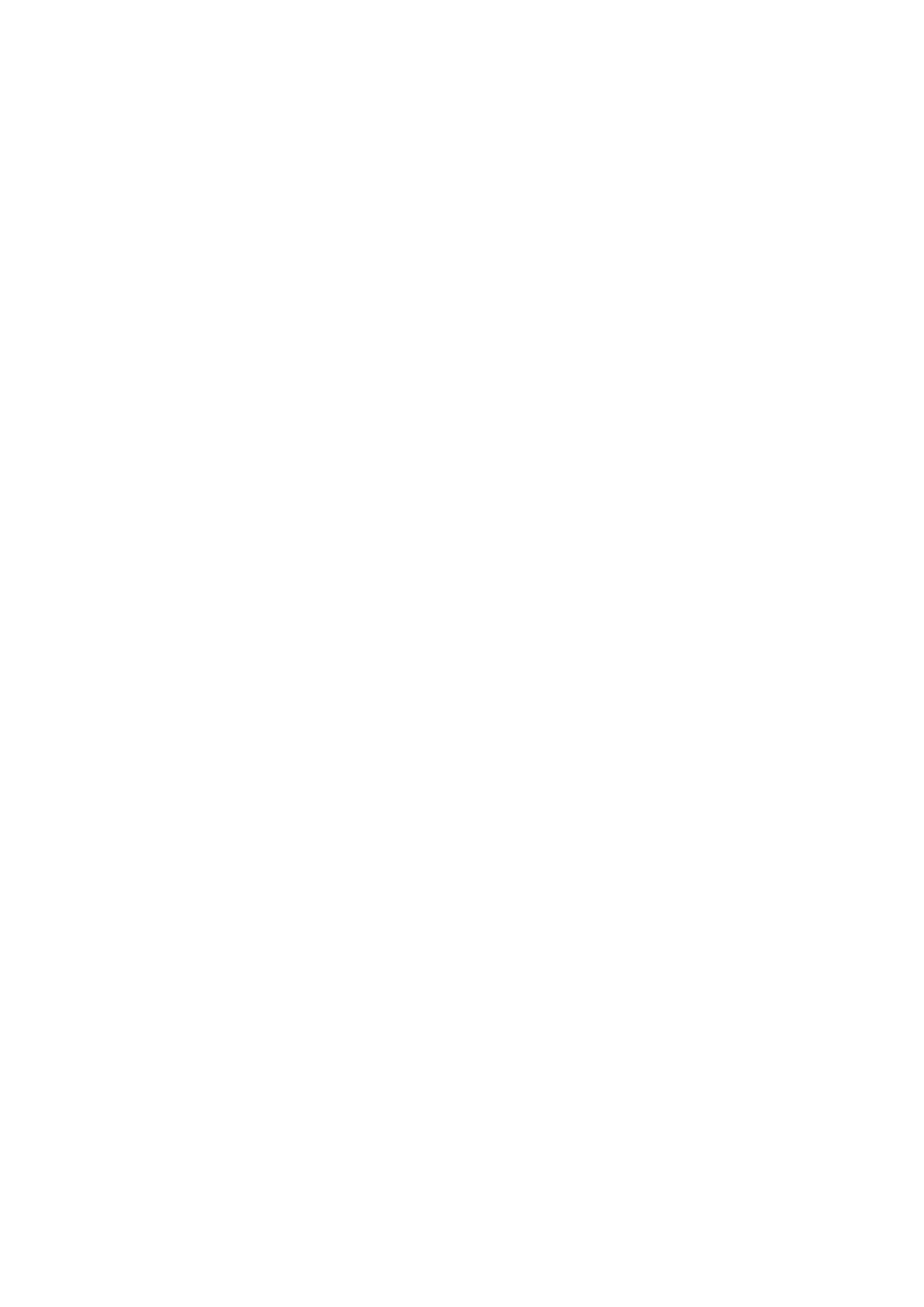# **NORTHERN TERRITORY OF AUSTRALIA**

# **YOUTH JUSTICE AND RELATED LEGISLATION AMENDMENT ACT 2019**

**Act No. [ ] of 2019** \_\_\_\_\_\_\_\_\_\_\_\_\_\_\_\_\_\_\_\_

\_\_\_\_\_\_\_\_\_\_\_\_\_\_\_\_\_\_\_\_

# **Table of provisions**

| Part 1              |                      | <b>Preliminary matters</b>                                                                                                                                     |  |
|---------------------|----------------------|----------------------------------------------------------------------------------------------------------------------------------------------------------------|--|
| 1<br>$\overline{2}$ |                      |                                                                                                                                                                |  |
| Part 2              |                      | <b>Amendment of Bail Act 1982</b>                                                                                                                              |  |
| 3<br>4<br>5         | ЗB                   | Prescribed offence                                                                                                                                             |  |
| 6<br>7              |                      | Section 7A amended (Presumption against bail for certain                                                                                                       |  |
| 8                   |                      | Section 8 amended (Presumption in favour of bail for certain                                                                                                   |  |
| 9                   | 8A                   | Presumption in favour of bail for youths                                                                                                                       |  |
| 10<br>11            |                      | Section 12 (Bail may be granted where no entitlement) 4                                                                                                        |  |
| 12<br>13            | 24A                  | Criteria to be considered in bail applications for youths<br>Section 28 amended (Imposition of bail conditions) 5                                              |  |
|                     | 37B                  | Offence to breach bail                                                                                                                                         |  |
| 14                  |                      | Section 38 amended (Arrest for absconding or breach of                                                                                                         |  |
| 15                  | Division 5           | Youth Justice and Related Legislation Amendment<br>Act 2019                                                                                                    |  |
|                     | 64<br>65<br>66<br>67 | <b>Definitions</b><br>Application of amendments to sections 7A, 8, 28 and 38<br>Application of sections 8A and 24A<br>Application of amendments to section 37B |  |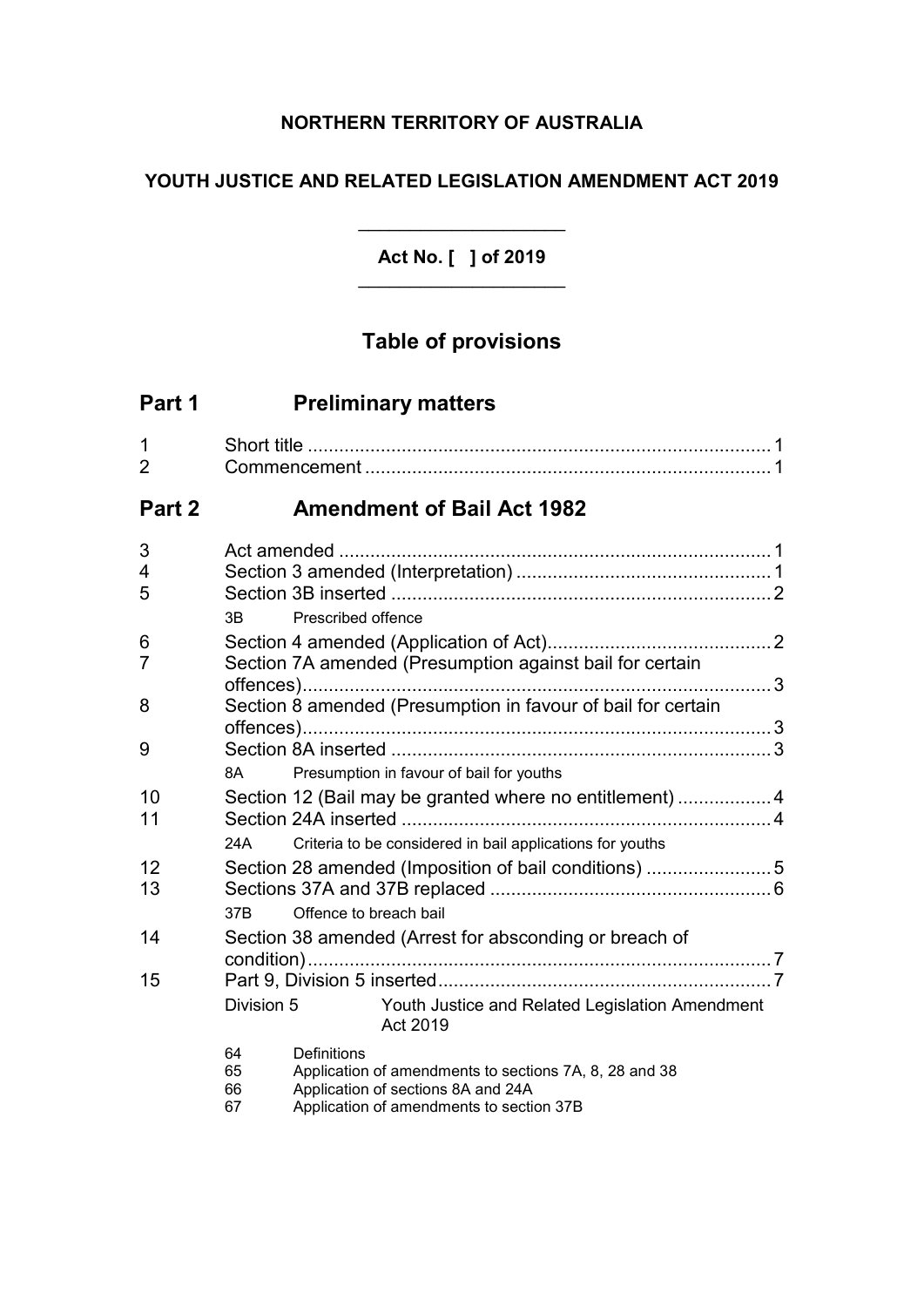| Part 3               | <b>Amendment of Bail Regulations 1983</b>                                                                |  |
|----------------------|----------------------------------------------------------------------------------------------------------|--|
| 16<br>17             | 2A<br>Prescribed offences<br>2B<br>Bail support services                                                 |  |
| Part 4               | <b>Amendment of Police Administration</b><br><b>Act 1978</b>                                             |  |
| 18<br>19             | Section 123 amended (Arrest without warrant by members of                                                |  |
| 20<br>21             | Section 137 amended (Time for bringing person before court                                               |  |
| Part 5               | <b>Amendment of Youth Justice Act 2005</b>                                                               |  |
| 22<br>23<br>24<br>25 | Section 15 amended (Explanations by police officers)  11                                                 |  |
| 26<br>27             | Arrest as a last resort<br>16<br>27                                                                      |  |
| 28<br>29             | Youth to be brought before Court promptly<br>Meaning of prescribed offence<br>38A                        |  |
| 30<br>31             | Reporting on diversion of youth<br>42A                                                                   |  |
| 32                   | Section 43 amended (Reporting on diversion of youth) 15<br>Publication of information of diversion<br>43 |  |
| 33                   | Proceedings to be in closed court<br>49<br>50<br>Restriction of publication                              |  |
| 34<br>35             | Section 61 amended (Court must explain proceedings to                                                    |  |
| 36                   | Court may refer youth to diversion<br>64<br>64A<br>Youth Justice Court may dismiss charges               |  |
| 37<br>38             | Section 140L amended (Explanation of orders)21                                                           |  |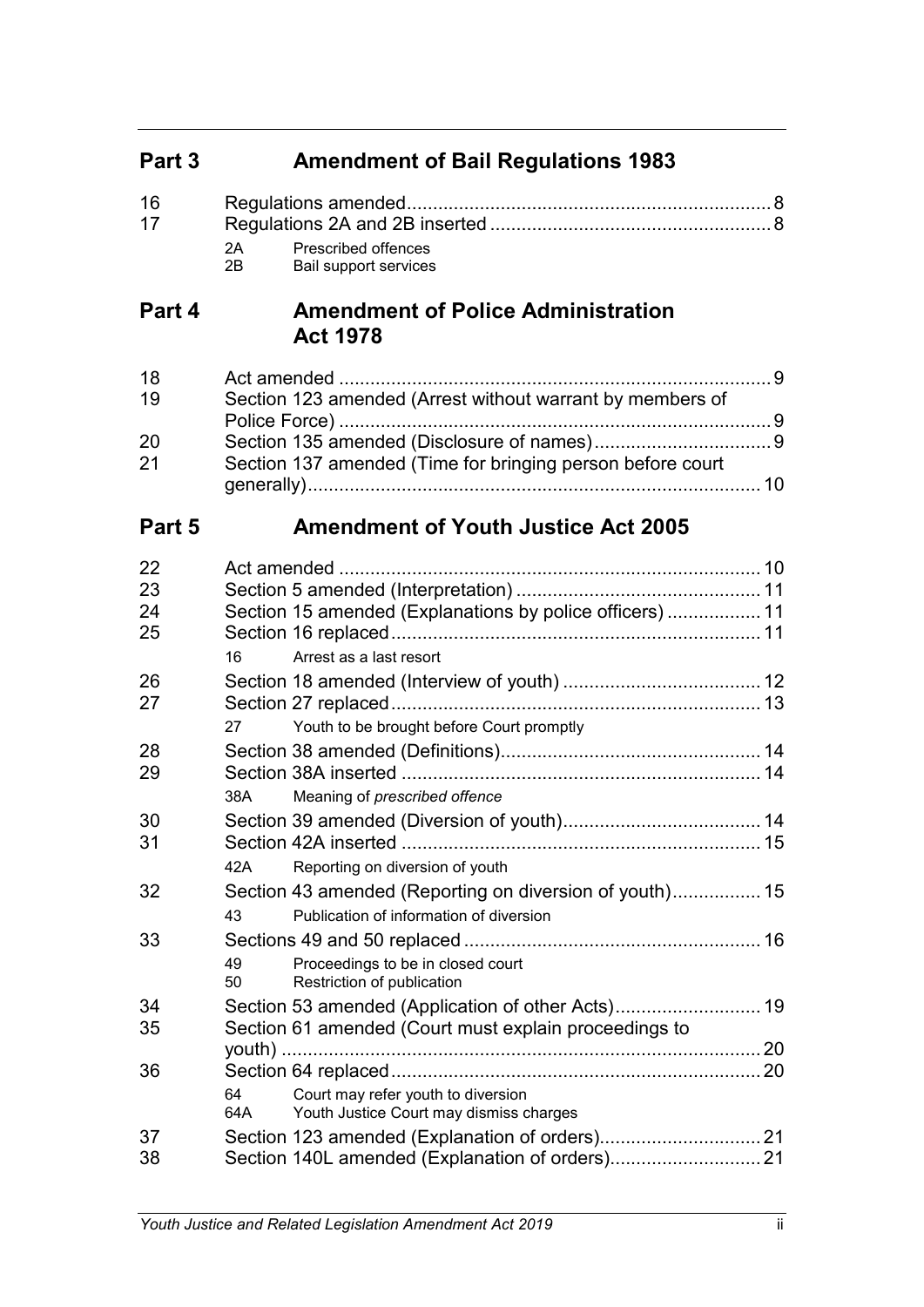| 39<br>40<br>41<br>42 | Division 6                                                 | Section 150 amended (Explanation of rights and<br>responsibilities)<br>Transitional matters for Youth Justice and Related<br>Legislation Amendment Act 2019 |    |
|----------------------|------------------------------------------------------------|-------------------------------------------------------------------------------------------------------------------------------------------------------------|----|
|                      | 236<br>237<br>238                                          | Definitions<br>Application of section 215B after commencement<br>Application of section 215B before commencement                                            |    |
| Part 6               |                                                            | <b>Amendment of Youth Justice</b><br><b>Regulations 2006</b>                                                                                                |    |
| 43                   |                                                            |                                                                                                                                                             |    |
| 44                   |                                                            |                                                                                                                                                             |    |
|                      | 3<br>3A                                                    | Particulars required to be recorded in interview<br><b>Prescribed offences</b>                                                                              |    |
| 45                   | Regulation 31 amended (Certain determinations become rules |                                                                                                                                                             | 25 |
| 46                   |                                                            |                                                                                                                                                             |    |
| Part 7               |                                                            | <b>Repeal of Act</b>                                                                                                                                        |    |

|--|--|--|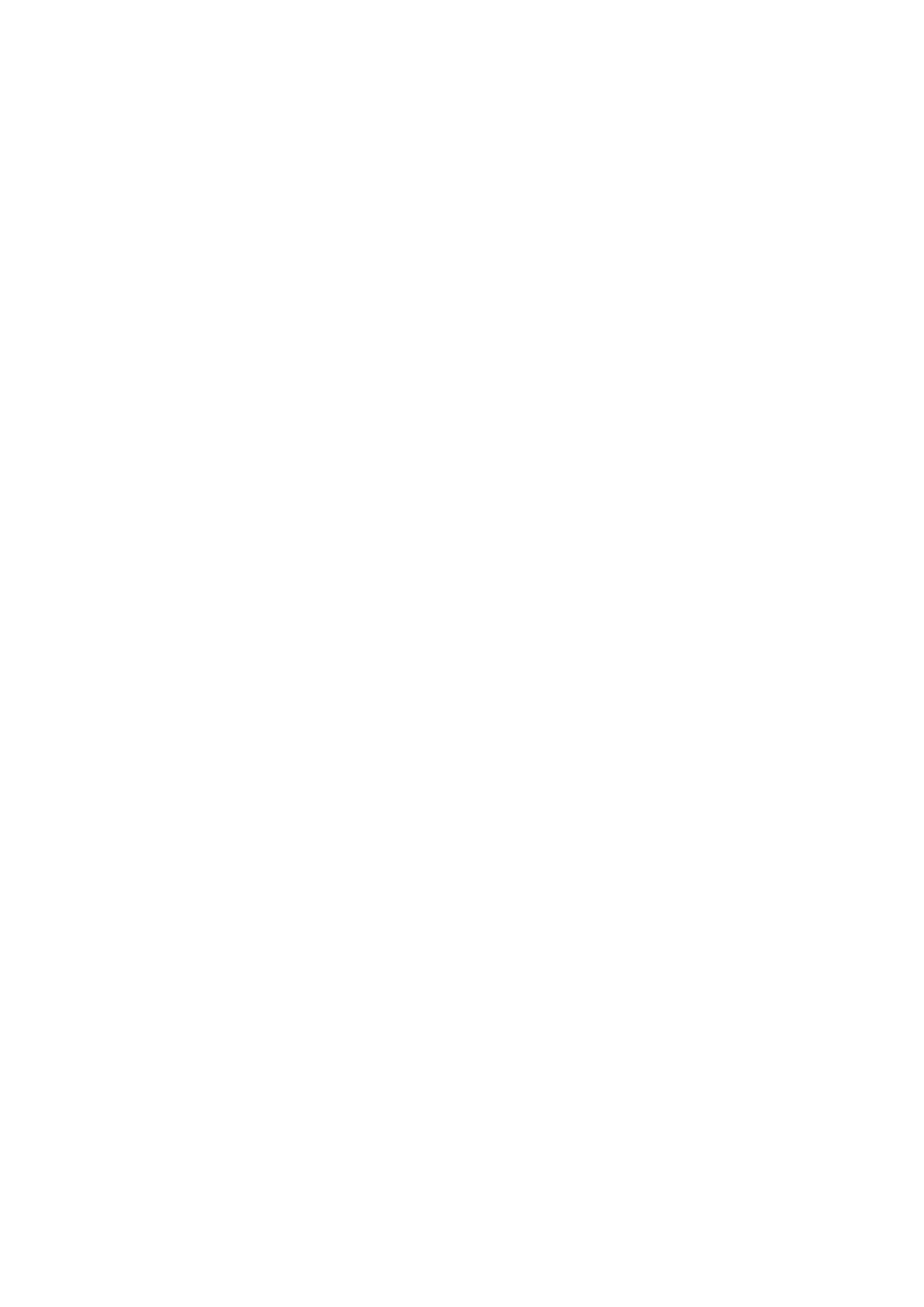

# **NORTHERN TERRITORY OF AUSTRALIA** \_\_\_\_\_\_\_\_\_\_\_\_\_\_\_\_\_\_\_\_

# **Act No. [ ] of 2019** \_\_\_\_\_\_\_\_\_\_\_\_\_\_\_\_\_\_\_\_

An Act to amend the *Bail Act 1982*, the *Bail Regulations 1983*, the *Police Administration Act 1978*, the *Youth Justice Act 2005* and the *Youth Justice Regulations 2006*

> [*Assented to [ ] 2019*] [*Introduced [ ] 2019*]

# **The Legislative Assembly of the Northern Territory enacts as follows:**

# **Part 1 Preliminary matters**

#### **1 Short title**

This Act may be cited as the *Youth Justice and Related Legislation Amendment Act 2019*.

#### **2 Commencement**

This Act commences on the day fixed by the Administrator by *Gazette* notice.

# **Part 2 Amendment of Bail Act 1982**

## **3 Act amended**

This Part amends the *Bail Act 1982*.

| Section 3 amended (Interpretation)<br>4 |  |
|-----------------------------------------|--|
|-----------------------------------------|--|

(1) Section 3(1), definitions *bail offence* and *original offence*

*omit*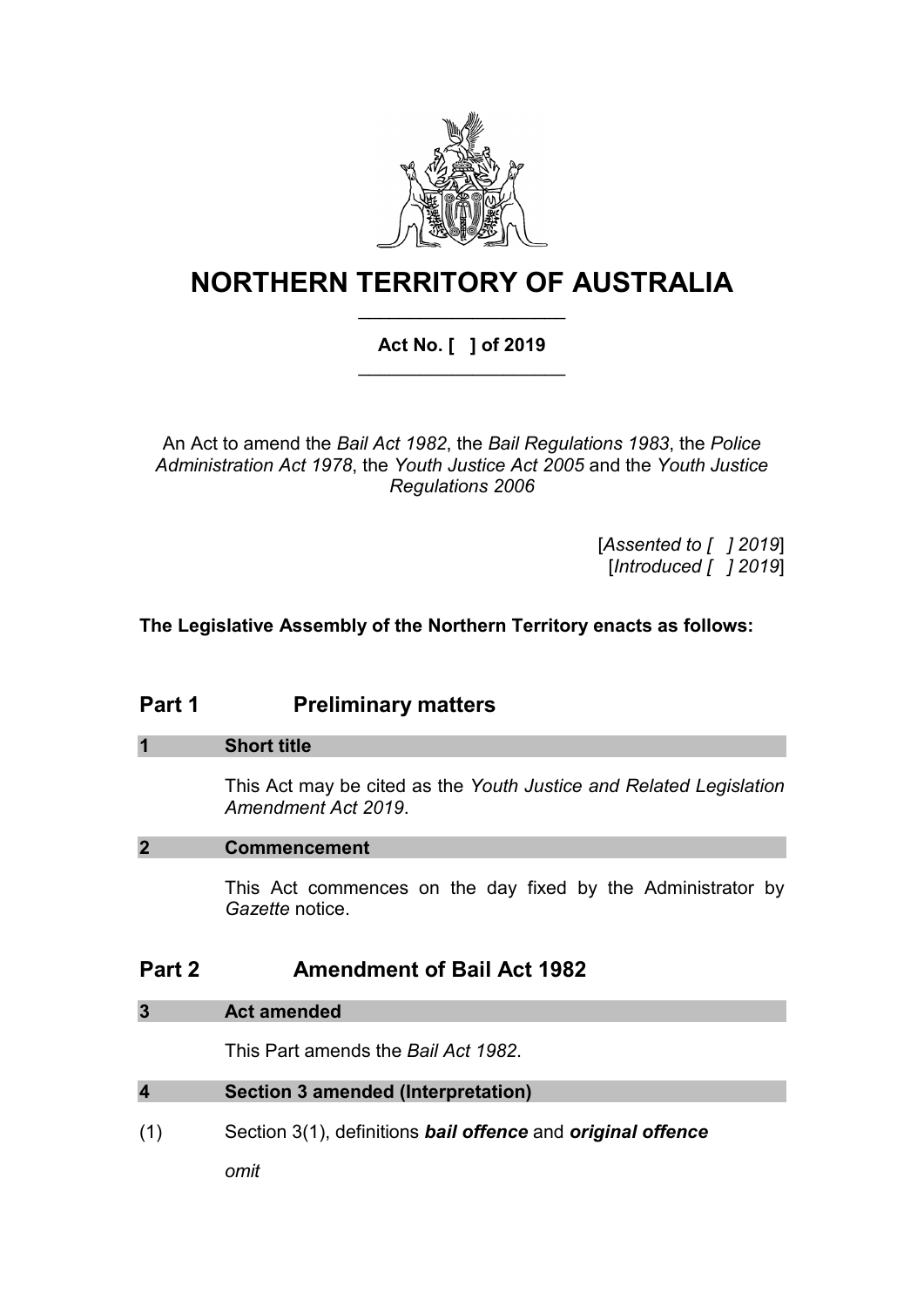(2) Section 3(1)

*insert*

*bail offence* means an offence against section 37B(1) or (2).

*original offence* means the offence mentioned in section 37B(1)(a) or (2)(a).

*prescribed offence*, see section 3B.

(3) Section 3(4), after "24"

*insert*

or 24A

#### **5 Section 3B inserted**

After section 3A

*insert*

#### **3B Prescribed offence**

For this Act, a *prescribed offence* is:

- (a) an offence prescribed by the Regulations; or
- (b) an offence against a law, or a repealed law, of the Territory or another jurisdiction (including a jurisdiction outside Australia) that substantially corresponds to an offence prescribed under paragraph (a).

#### **6 Section 4 amended (Application of Act)**

Section 4(1)

*omit*

This

*insert*

Except if otherwise expressly provided, this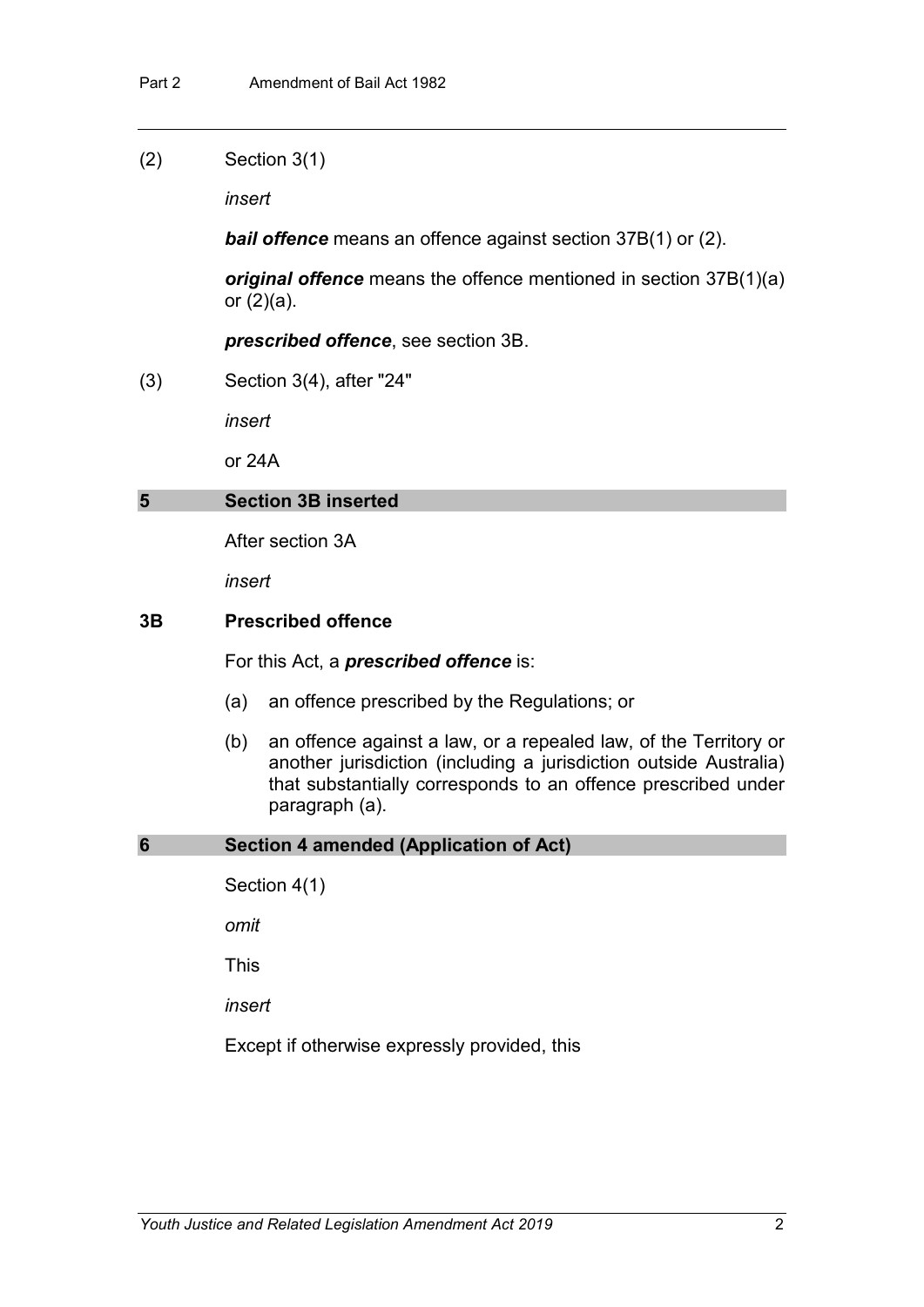#### **7 Section 7A amended (Presumption against bail for certain offences)**

Section 7A(2A)

*omit, insert*

- (2A) However, subsection (2) does not apply to a person who is accused of an offence to which this section applies if:
	- (a) the person is assessed to be suitable to participate in a program of rehabilitation that is prescribed by the Regulations; or
	- (b) the person is a youth.

#### **8 Section 8 amended (Presumption in favour of bail for certain offences)**

After section 8(4)

*insert*

(5) This section does not apply if the person accused of the offence is a youth.

#### **9 Section 8A inserted**

After section 8, in Part 2, Division 2

*insert*

#### **8A Presumption in favour of bail for youths**

- (1) A youth accused of an offence is entitled to be granted bail in accordance with this Act unless:
	- (a) the offence the youth has been accused of is a prescribed offence; and
	- (b) the youth presents an ongoing and serious risk to the community.
- (2) Subject to subsection (3), a youth is entitled under this section to be granted bail in respect of an offence to which this section applies even if the youth is in custody for some other offence.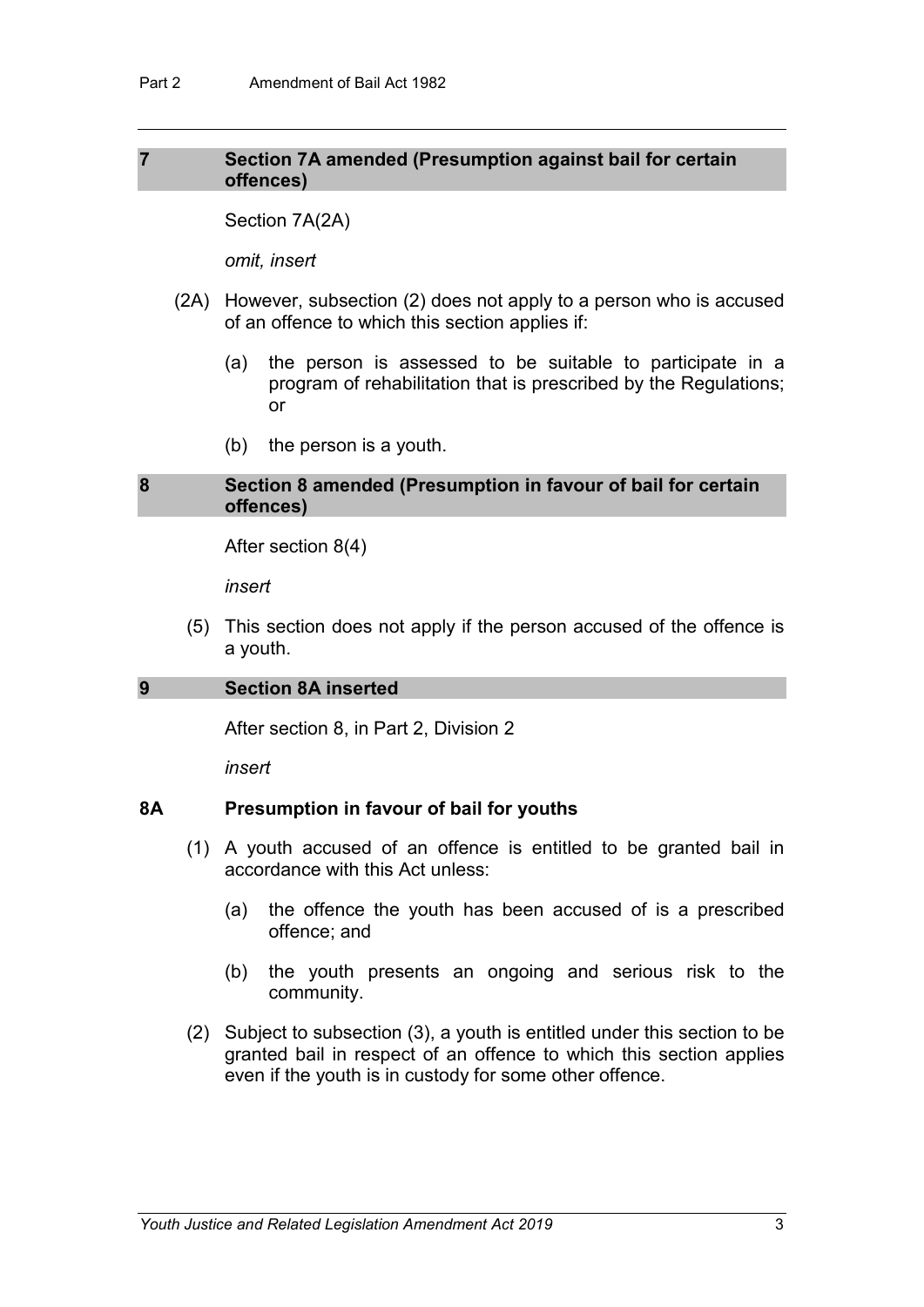- (3) A youth is not entitled under this section to be granted bail in respect of an offence to which this section applies if:
	- (a) the youth is in custody in connection with some other offence; and
	- (b) the authorised member or court is satisfied that the youth is likely to remain in custody in connection with that other offence for a longer period than that for which bail in connection with the first-mentioned offence would be granted.

#### **10 Section 12 (Bail may be granted where no entitlement)**

Section 12, after "section 8"

*insert*

or 8A

#### **11 Section 24A inserted**

After section 24, in Part 5, Division 1

*insert*

#### **24A Criteria to be considered in bail applications for youths**

- (1) This section applies in relation to a determination as to the grant of bail to an accused person who is a youth.
- (2) In addition to the criteria mentioned in section 24, an authorised member or a court must, to the extent practicable, take into consideration the following:
	- (a) the need to consider all other options before remanding the youth in custody;
	- (b) the need to strengthen and preserve the relationship between the youth and the youth's family, a responsible adult in relation to the youth or the youth's carers;
	- (c) the desirability of allowing the living arrangements of the child to continue without interruption or disturbance;
	- (d) the desirability of allowing the education, training or employment of the youth to continue without interruption or disturbance;
	- (e) the need to minimise the stigma to the youth resulting from being remanded in custody;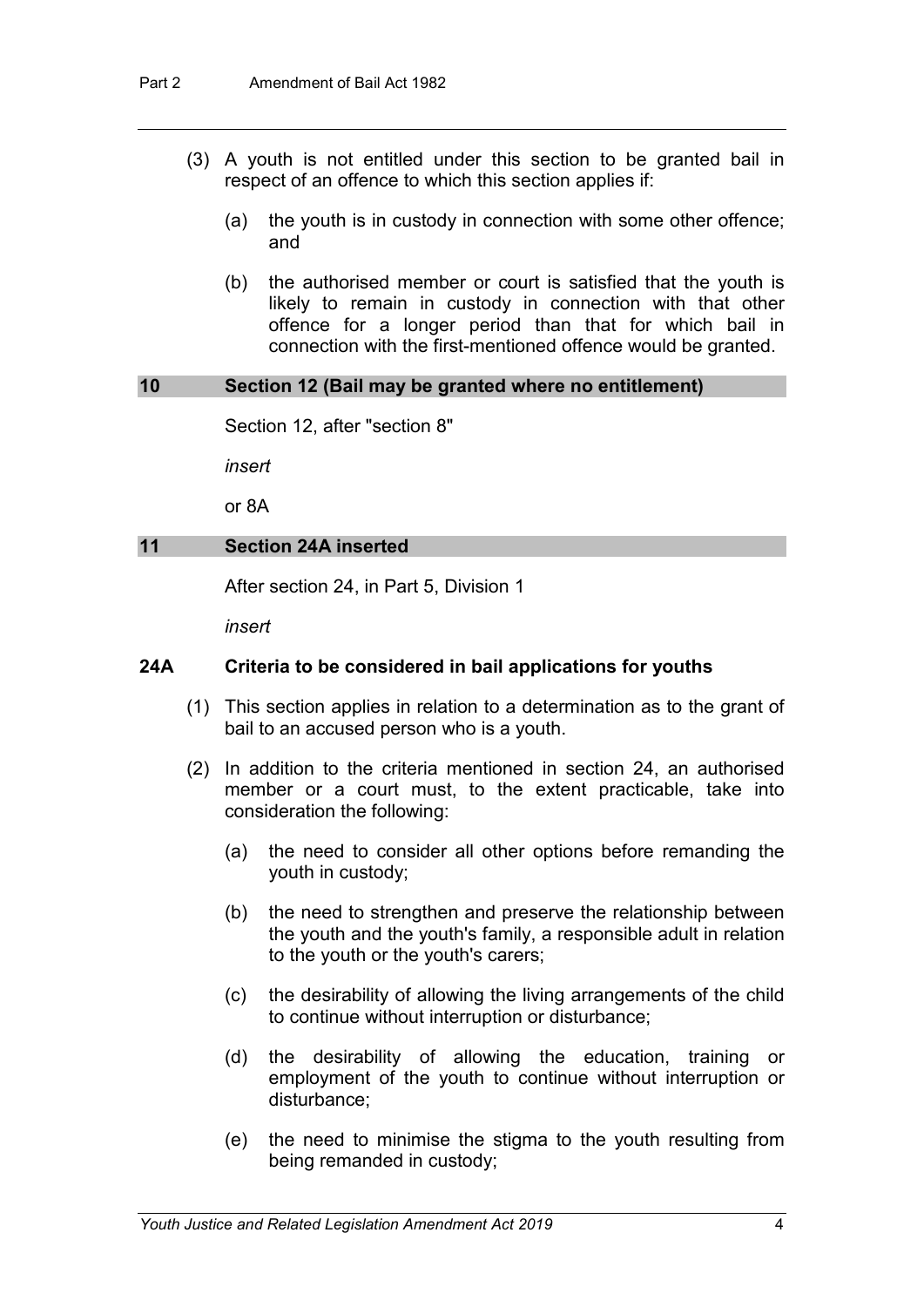- (f) the likely sentence should the youth be found guilty of the offence;
- (g) the youth's prior exposure to, experience of and reaction to trauma;
- (h) the cognitive capacity, health and developmental needs of the youth;
- (i) if the youth is an Aboriginal person any issues that arise due to the youth's Aboriginality, including:
	- (i) the youth's cultural background, including the youth's ties to extended family or place; and
	- (ii) any other relevant cultural issue or obligation.
- (3) The authorised member or court must take into account any recommendation or information in relation to the youth provided by a bail support service that is prescribed by the Regulations.
- (4) The authorised member or the court must not refuse to grant bail to a youth on the sole ground that the youth does not have any, or any adequate, accommodation.

#### **12 Section 28 amended (Imposition of bail conditions)**

After section 28(2)

*insert*

- (2A) Without limiting subsection (2), if the accused person is a youth, an authorised member or the court must also take into consideration the following:
	- (a) the need to ensure the conditions of the grant of bail are no more onerous than are necessary and do not constitute unfair management of the youth;
	- (b) the age, health, maturity and circumstances of the youth, including the youth's home environment;
	- (c) the capacity of the youth to comply with the conditions.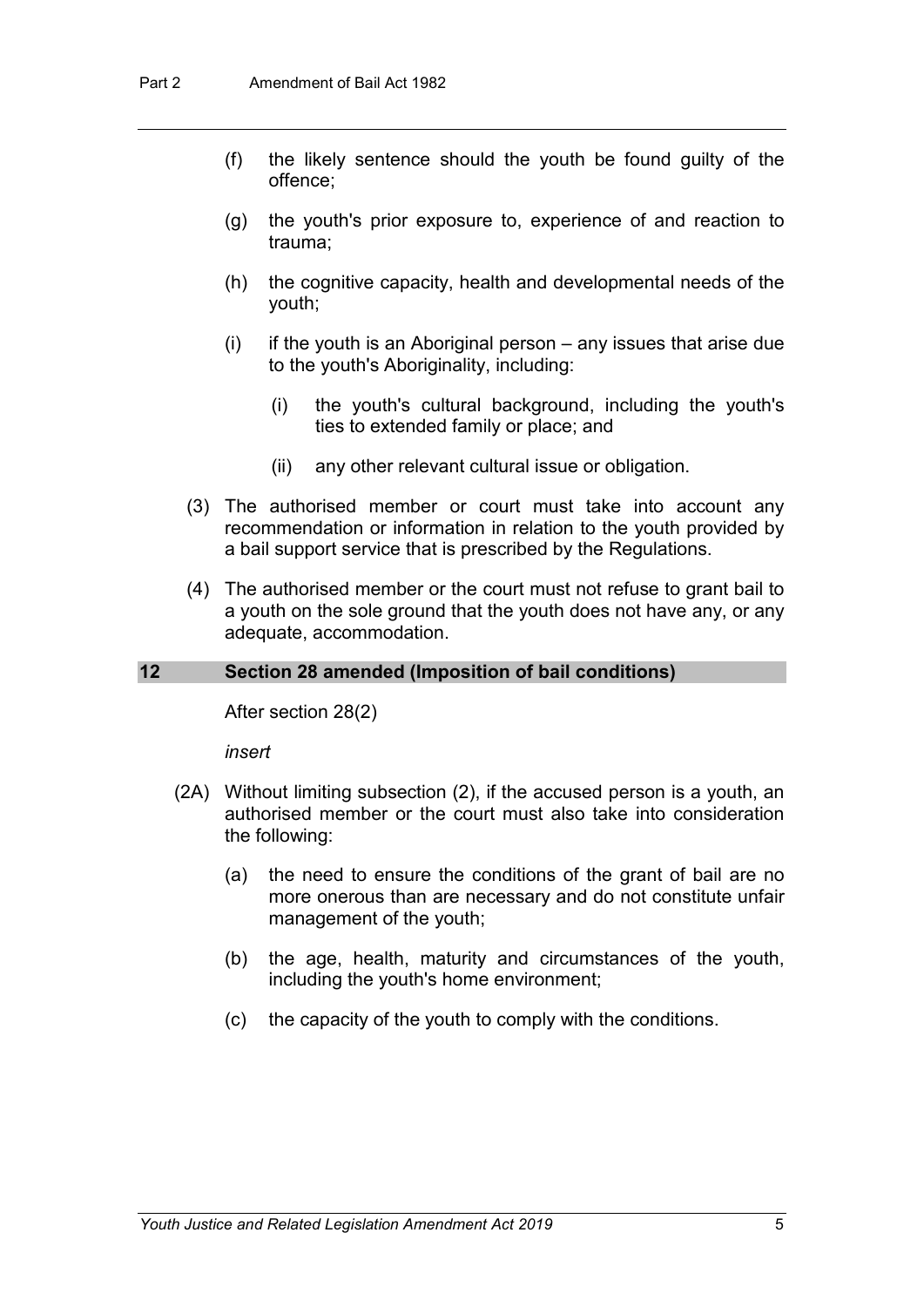#### **13 Sections 37A and 37B replaced**

Sections 37A and 37B

*repeal, insert*

#### **37B Offence to breach bail**

- (1) A person commits a bail offence if:
	- (a) the person is granted bail for an offence; and
	- (b) the person intentionally engages in conduct; and
	- (c) the conduct results in a breach of the person's bail undertaking for the original offence and the person is reckless in relation to the result.

Maximum penalty: 200 penalty units or imprisonment for 2 years.

- (2) A person commits a bail offence if:
	- (a) the person is granted bail for an offence; and
	- (b) the person intentionally engages in conduct; and
	- (c) the conduct results in a breach of a condition of the grant of bail for the original offence and the person is reckless in relation to the result.

Maximum penalty: 200 penalty units or imprisonment for 2 years.

- (3) Strict liability applies to subsections (1)(a) and (2)(a).
- (4) A youth is not liable to be charged for an offence against subsection (2).
- (5) It is a defence to a prosecution for a bail offence if the defendant has a reasonable excuse.
- (6) A penalty imposed for the bail offence must not exceed the maximum penalty that may be imposed for the original offence.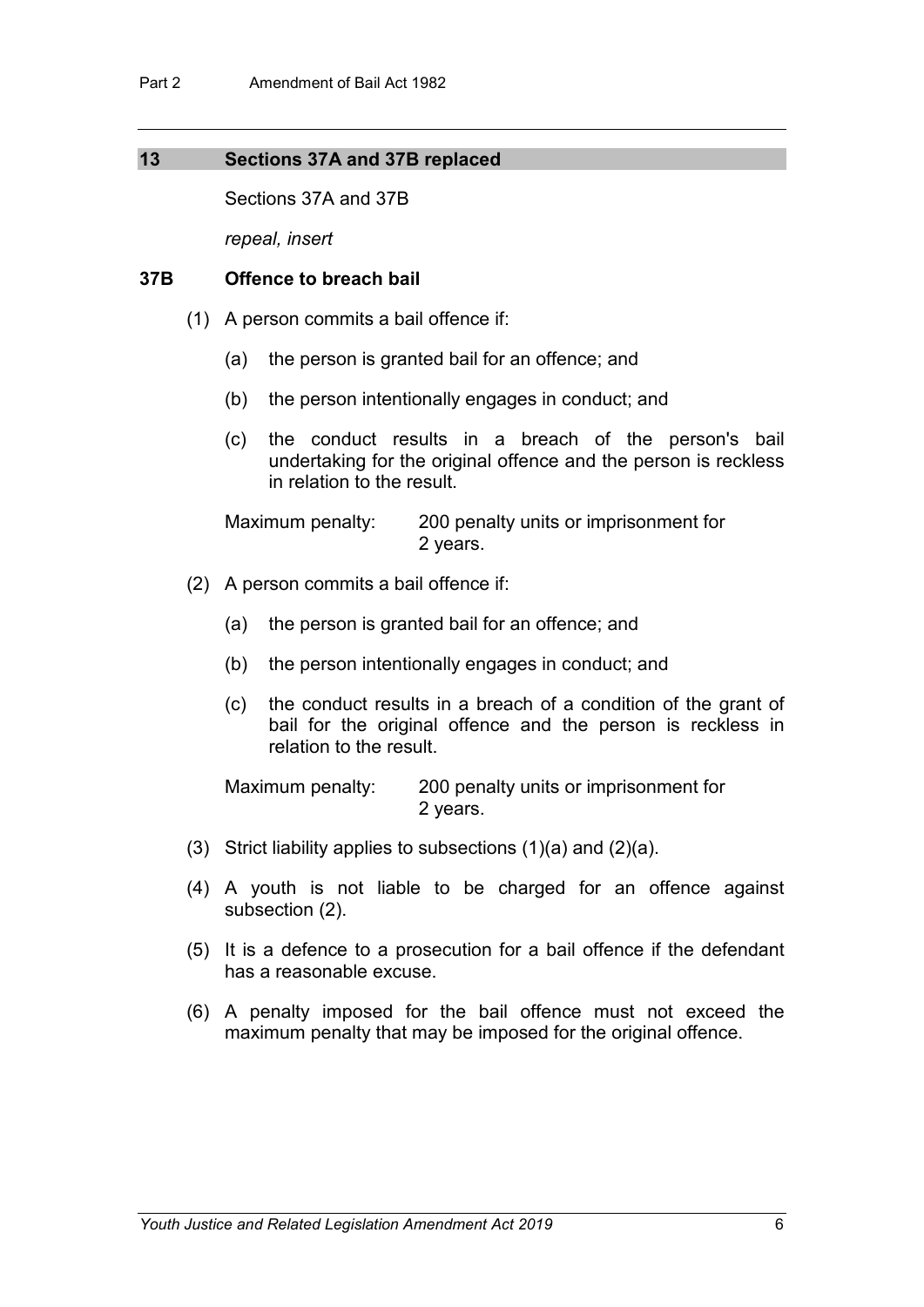#### **14 Section 38 amended (Arrest for absconding or breach of condition)**

After section 38(2A)

*insert*

(2B) Despite subsection (2A)(b), the court is not required to revoke bail for a person mentioned in subsection (2A)(b) if the person is a youth.

#### **15 Part 9, Division 5 inserted**

After section 63

*insert*

## **Division 5 Youth Justice and Related Legislation Amendment Act 2019**

#### **64 Definitions**

In this Division:

*amending Act* means the *Youth Justice and Related Legislation Amendment Act 2019*.

*commencement* means the commencement of Part 2 the amending Act.

#### **65 Application of amendments to sections 7A, 8, 28 and 38**

Sections 7A, 8, 28 and 38, as amended by the amending Act, apply in relation to the granting of bail to an accused person for an offence if, before the commencement, the accused person had not been sentenced by the Court in relation to the offence.

#### **66 Application of sections 8A and 24A**

Sections 8A and 24A apply in relation to the granting of bail to an accused person for an offence if, before the commencement, the accused person had not been sentenced by the Court in relation to the offence.

#### **67 Application of amendments to section 37B**

(1) Section 37B, as inserted by the amending Act, applies in relation to a bail offence committed before the commencement of the amending Act if, before the commencement, the accused person had not been sentenced by the Court in relation to the bail offence.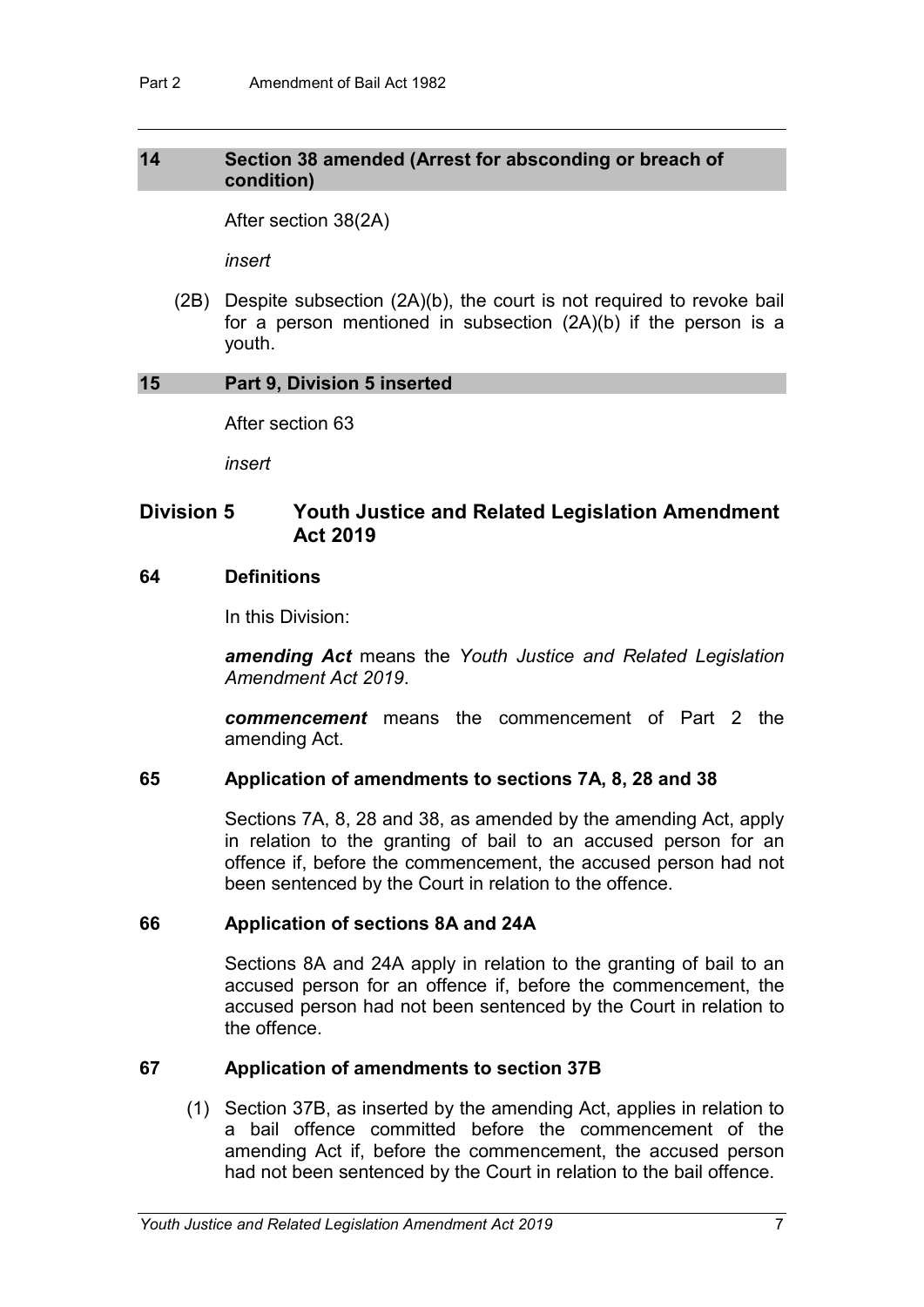(2) For this section, if any of the conduct constituting a bail offence occurred before the commencement, the bail offence is taken to have been committed before the commencement.

# **Part 3 Amendment of Bail Regulations 1983**

#### **16 Regulations amended**

This Part amends the *Bail Regulations 1983*.

#### **17 Regulations 2A and 2B inserted**

After regulation 2

*insert*

#### **2A Prescribed offences**

For section 3B of the Act, an offence under or against each of the following is prescribed:

- (a) section 54, 55(1), 125B(1), 127, 130(3B), 132, 134(1), (2) or (3), 156, 160, 161A, 165, 175, 176, 177, 181, 182, 190, 191, 192(3), (4), (7) or (8), 192B, 194 or 211 of the Criminal Code;
- (b) section 189A(1) of the Criminal Code in the circumstances mentioned in section 189A(2)(b) of the Code;
- (c) section 212(1) of the Criminal Code in the circumstances mentioned in section 212(2) or (3).

#### **2B Bail support services**

For section 24A(3) of the Act, a bail support service is a service provided to assist an accused person to comply with the accused person's bail undertaking and any conditions of bail (whether or not that type of service is also provided to other persons), including the following:

- (a) bail support programs;
- (b) medical treatment;
- (c) counselling services or treatment services for substance abuse or other behaviour which may lead to the commission of offences;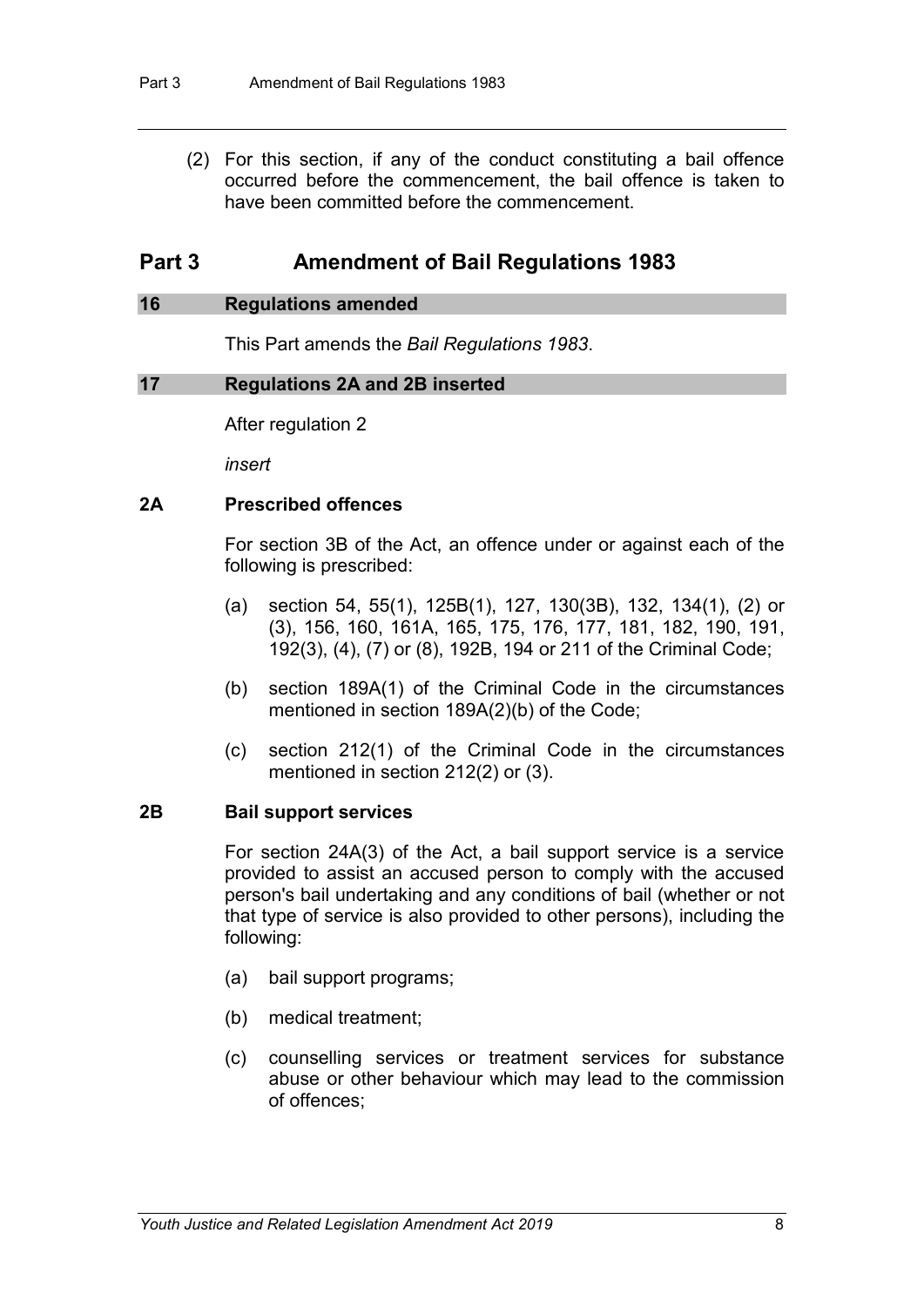- (d) counselling, treatment, support, assessment or assistance services for one or more of the following:
	- (i) a mental disorder, disability or difficulty;
	- (ii) an intellectual disability;
	- (iii) an acquired brain injury;
	- (iv) autism spectrum disorder;
	- (v) a neurological impairment, including dementia;
- (e) services to help resolve homelessness;
- (f) case planning or case management services;
- (g) educational programs;
- (h) cultural programs.

## **Part 4 Amendment of Police Administration Act 1978**

#### **18 Act amended**

This Part amends the *Police Administration Act 1978*.

#### **19 Section 123 amended (Arrest without warrant by members of Police Force)**

Section 123, at the end

*insert*

*Note for section 123*

*If the person arrested is a youth within the meaning of the Youth Justice Act 2005, sections 16 and 22 of that Act apply.*

#### **20 Section 135 amended (Disclosure of names)**

```
Section 135(2)
```
*omit*

under subsection (1)

*insert*

requested by a person mentioned in subsection (1)(b)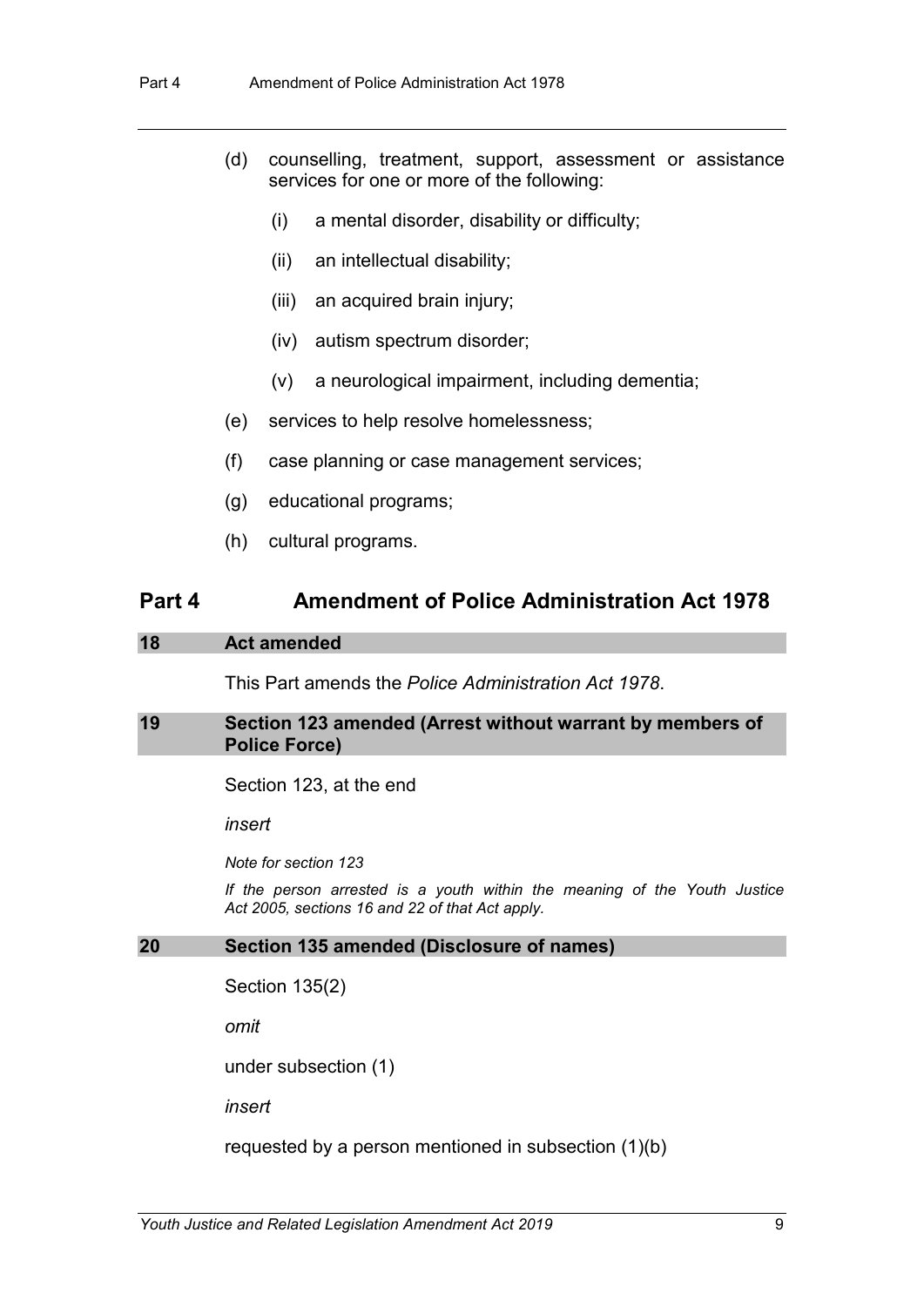### **21 Section 137 amended (Time for bringing person before court generally)**

(1) Section 137(2)

*omit*

subsection (3)

*insert*

subsections (3) and (4),

(2) After section 137(3)

*insert*

- (4) If the person taken into custody is a youth within the meaning of the *Youth Justice Act 2005*:
	- (a) every 4 hours for a period of up to 24 hours a member of the Police Force holding the rank of Senior Sergeant or a higher rank must review and record the necessity of holding the youth for the purposes of enabling the youth to be questioned or investigations to be carried out; and
	- (b) at the expiry of the 24 hour period, the member may:
		- (i) apply to a Local Court Judge to hold the youth for an additional period of up to 4 hours; and
		- (ii) make subsequent applications to a Local Court Judge for the holding of the youth for each 4 hour period.
- (5) Any action taken under this section is not unlawful only because of a failure to comply with subsection (4).

# **Part 5 Amendment of Youth Justice Act 2005**

### **22 Act amended**

This Part amends the *Youth Justice Act 2005*.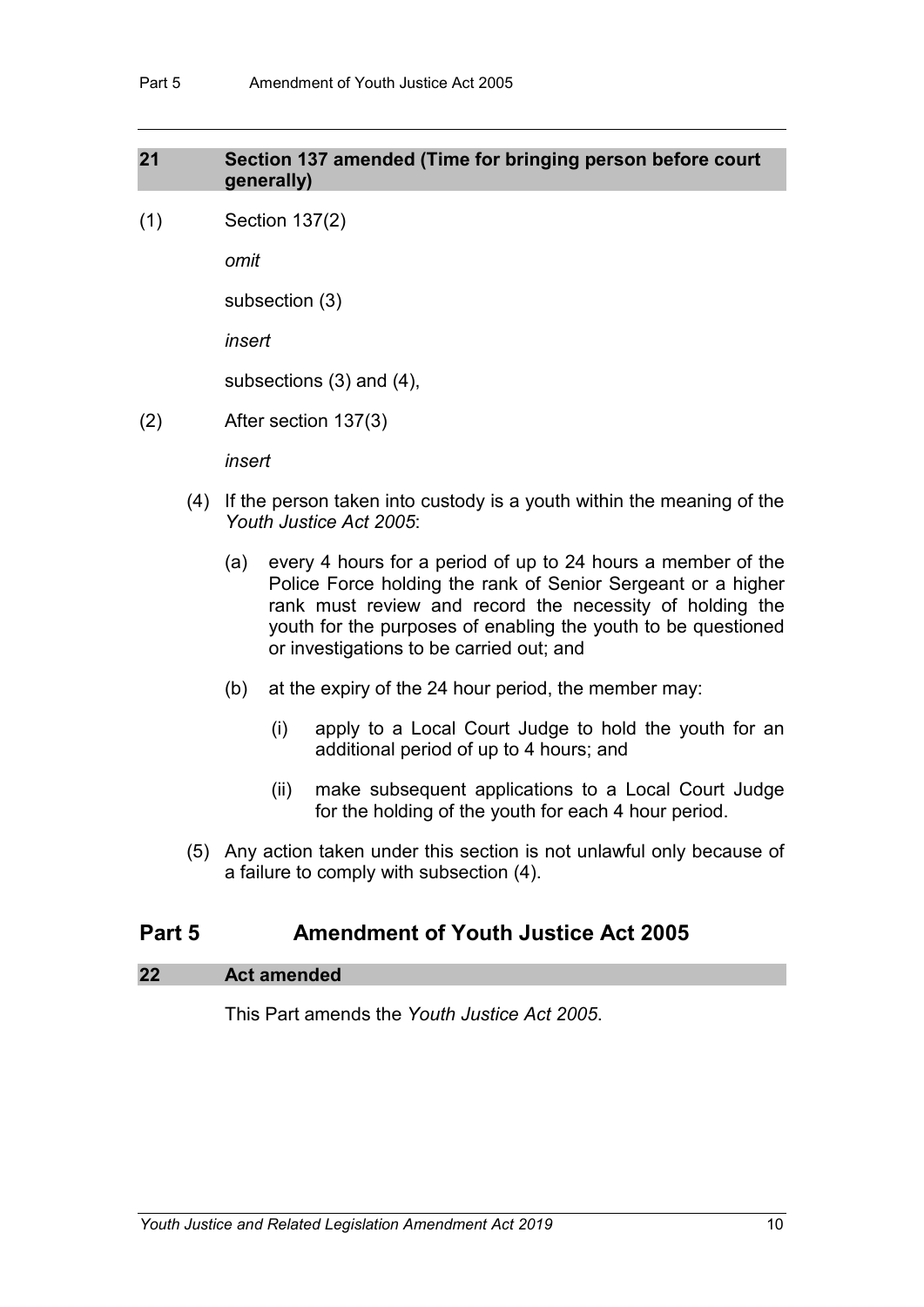#### **23 Section 5 amended (Interpretation)**

Section 5(1)

*insert*

*prescribed offence*, for Part 3, see section 38A.

**24 Section 15 amended (Explanations by police officers)**

(1) Section 15(1), after "age,"

*insert*

health,

(2) After section 15(1)

*insert*

- (1A) If the youth appears to have insufficient English language skills to understand the explanation, the police officer must take reasonable efforts to obtain a qualified interpreter for the explanation.
- (3) Section 15(2)

*omit*

interviewed or

### **25 Section 16 replaced**

Section 16

*repeal, insert*

#### **16 Arrest as a last resort**

If this or any other Act permits a police officer to arrest a youth, the police officer may only arrest the youth as an action of last resort in relation to the youth.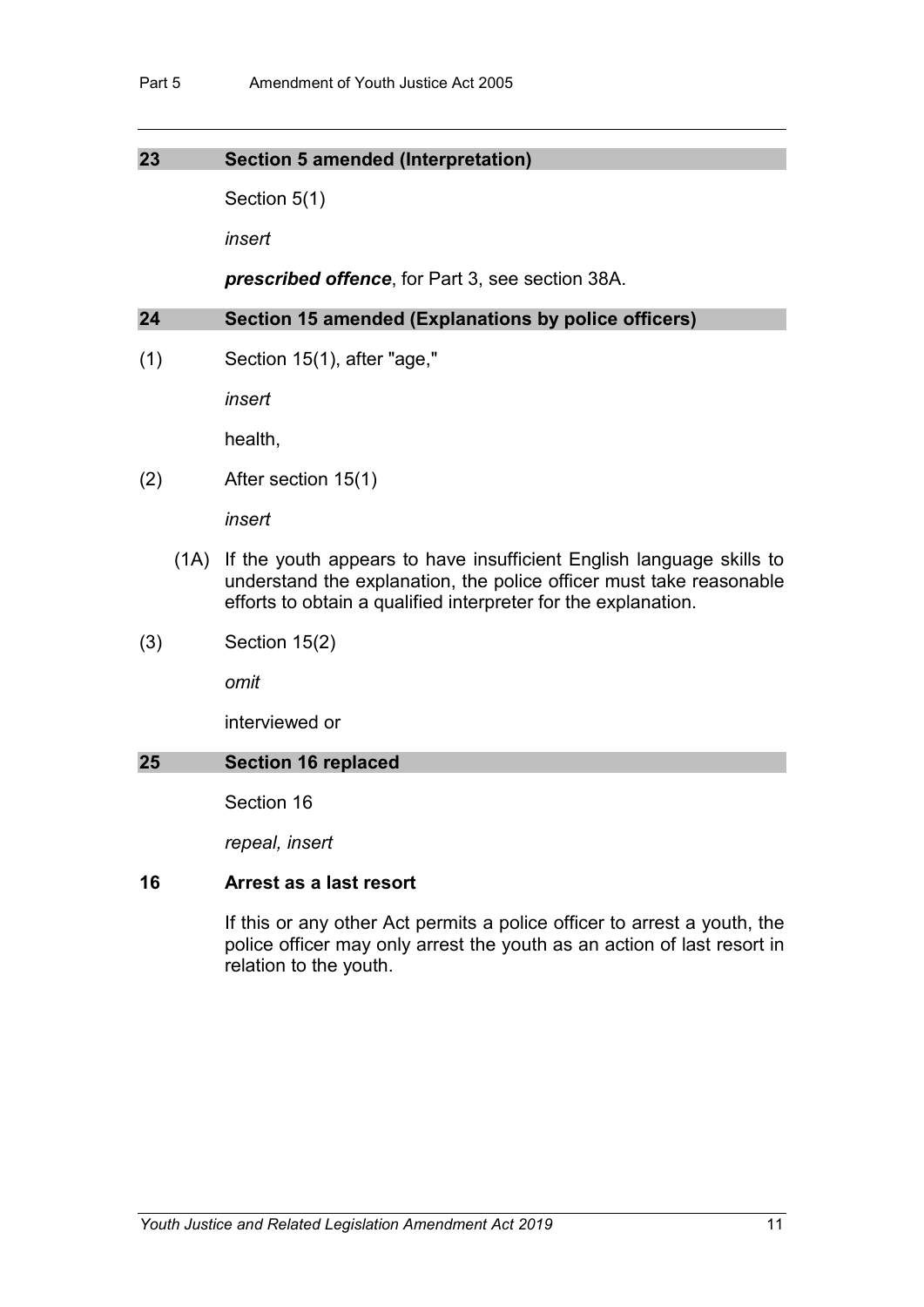#### **26 Section 18 amended (Interview of youth)**

(1) After section 18(1)

*insert*

- (1A) The officer must do the following before interviewing the youth in respect of the offence, or causing the youth to do anything in connection with the investigation of the offence:
	- (a) inform the youth of the youth's ability to access legal advice and representation;
	- (b) provide the youth with access to legal advice and representation in a place and a manner that allows the youth privacy;
	- (c) inform the youth of the youth's ability to contact a friend, relative, a responsible adult in respect of the youth or other support person who must be present while the officer interviews the youth or the youth does the act.

*Note for subsection (1A)*

*Section 15 applies to explanations by police officers in relation to an investigation of an offence.*

- (1B) If a youth exercises the youth's right to silence, including exercising the right through legal representation, the officer must not interview the youth in respect of the offence.
- (2) Section 18(2)

*omit*

support person

*insert*

person mentioned in subsection (1A)(c)

(3) Section 18(4)

*omit, insert*

(4) The police officer must keep a record of the particulars prescribed by the Regulations in exercising a power under this section.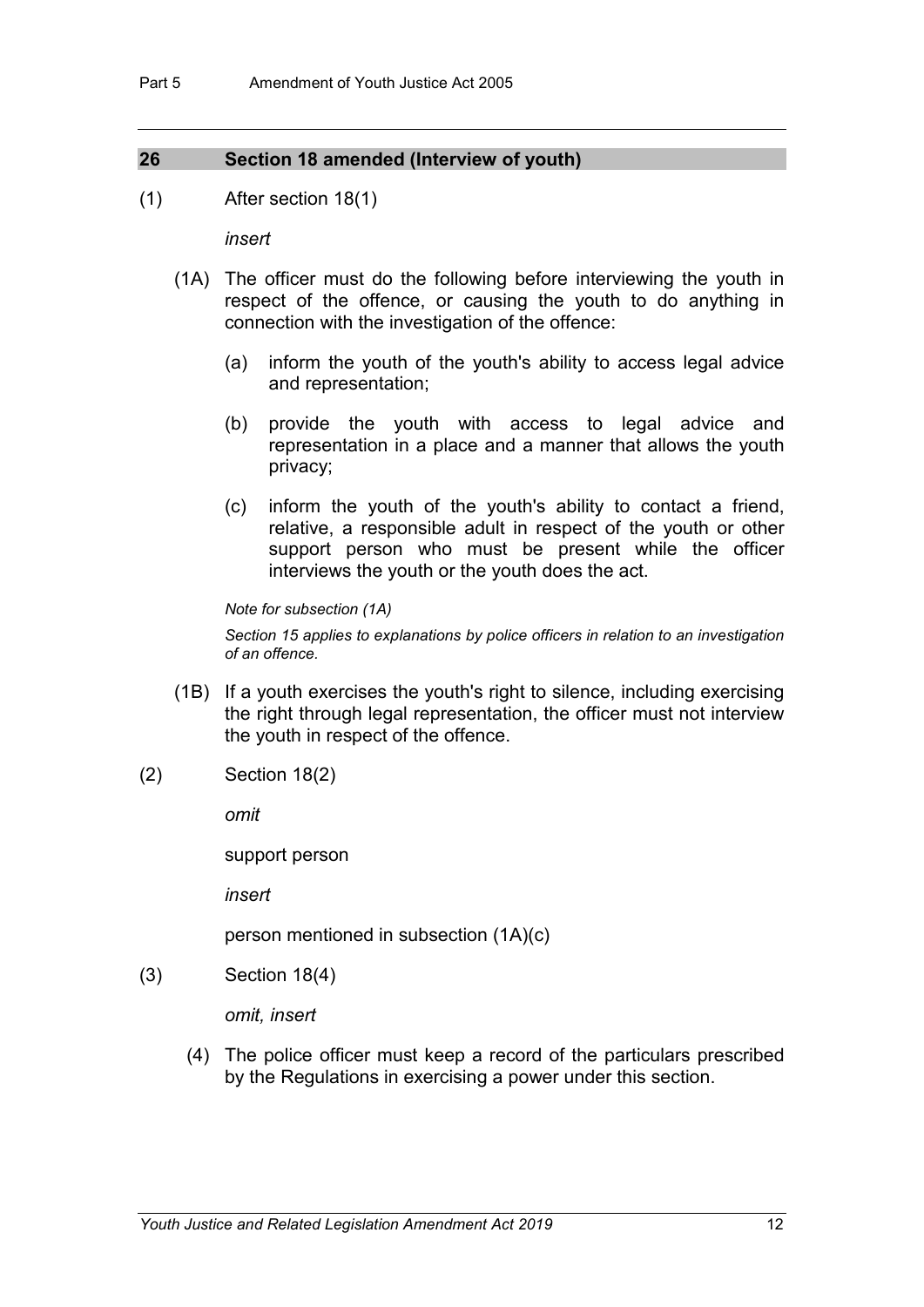#### **27 Section 27 replaced**

Section 27

*repeal, insert*

#### **27 Youth to be brought before Court promptly**

- (1) If a youth is charged with an offence and is not released from custody, the youth must be brought before the Court:
	- (a) as soon as practicable and within 24 hours after the charge; or
	- (b) on the next business day after the charge.
- (2) The youth may be brought before the Court by audiovisual link or by telephone.
- (3) Subject to subsection (6), if the youth is not brought before the Court in accordance with subsection (1), the person in whose custody the youth is being held must immediately release the youth.
- (4) The person in whose custody the youth is being held may apply to a Local Court Judge to extend the time mentioned in subsection (1).
- (5) The application to the Judge may be made by audiovisual link or by telephone.
- (6) The Judge may grant the extension of time if the Judge is satisfied that circumstances beyond the control of the person in whose custody the youth is being held prevent the person from bringing the youth before the Court in accordance with subsection (1).

*Examples of circumstances for subsection (6) include the following:*

- *(a) an emergency situation or natural disaster that causes delays in transportation arrangements for the youth;*
- *(b) a weather event that causes delays in transportation arrangements for the youth;*
- *(c) riotous conduct in a remote community where the youth is located which prevents the youth from being transported to the Court;*
- *(d) the youth requires medical attention;*
- *(e) the equipment required to bring the youth before the Court has failed;*
- *(f) there is a safety or security concern in transporting the youth to the Court.*
- (7) If the Judge grants the extension of time under subsection (6), the Judge must make orders in relation to when and how the youth must be brought before the Court.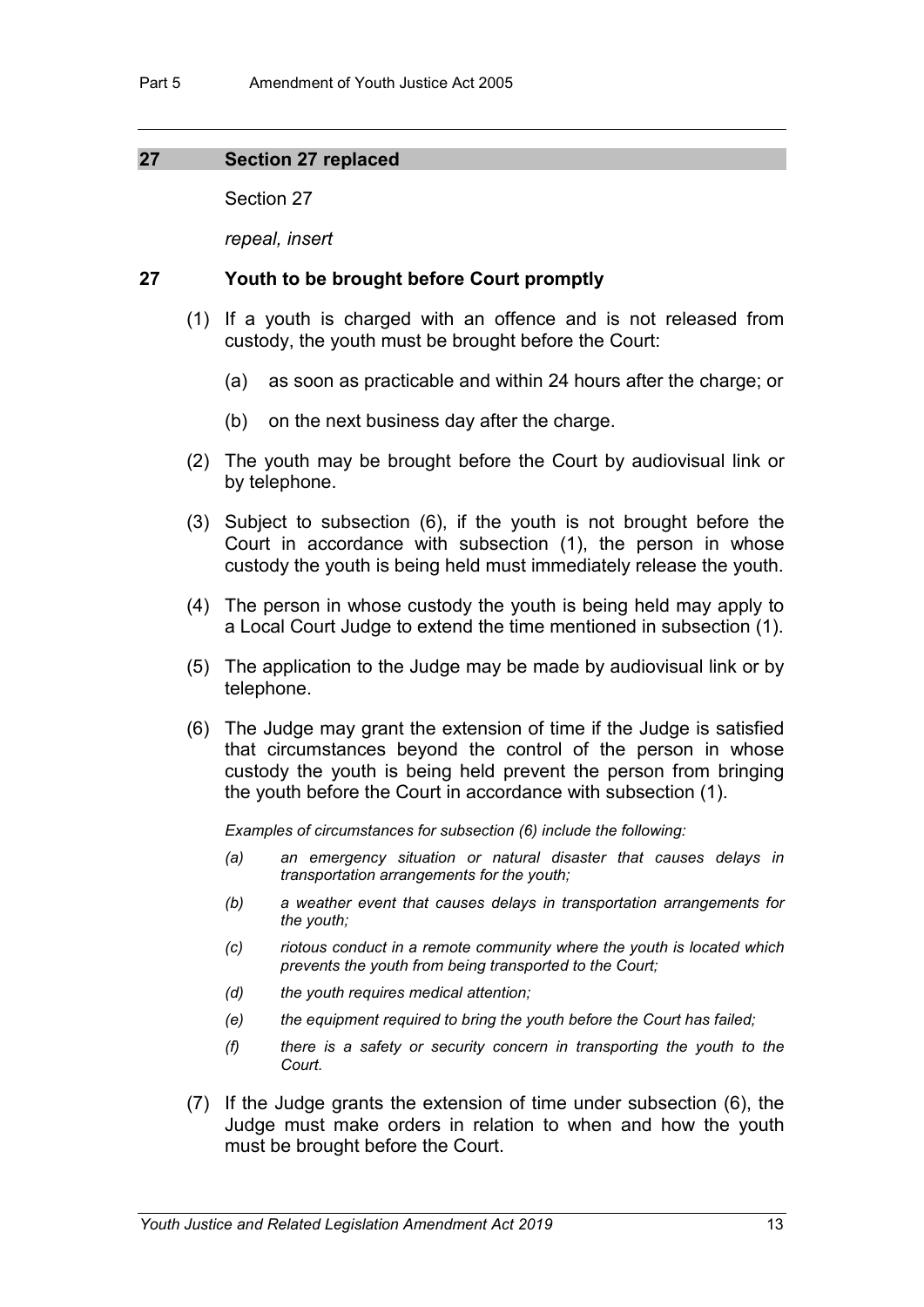### **28 Section 38 amended (Definitions)**

(1) Section 38, definition *offence*

*omit* 

(2) Section 38

*insert*

*prescribed offence*, see section 38A.

#### **29 Section 38A inserted**

After section 38

*insert*

## **38A Meaning of** *prescribed offence*

For this Act, a prescribed offence is:

- (a) an offence prescribed by regulation; or
- (b) an offence against a law, or a repealed law, of the Territory or another jurisdiction (including a jurisdiction outside Australia) that substantially corresponds to an offence prescribed under paragraph (a).

#### **30 Section 39 amended (Diversion of youth)**

 $(1)$  Section 39 $(3)(a)$ 

*omit*

the youth has left the Territory or

(2) Section 39(3)(b)

*omit*

serious

*insert*

prescribed

(3) Section 39(3)(c) and (7), definition *serious offence*

*omit*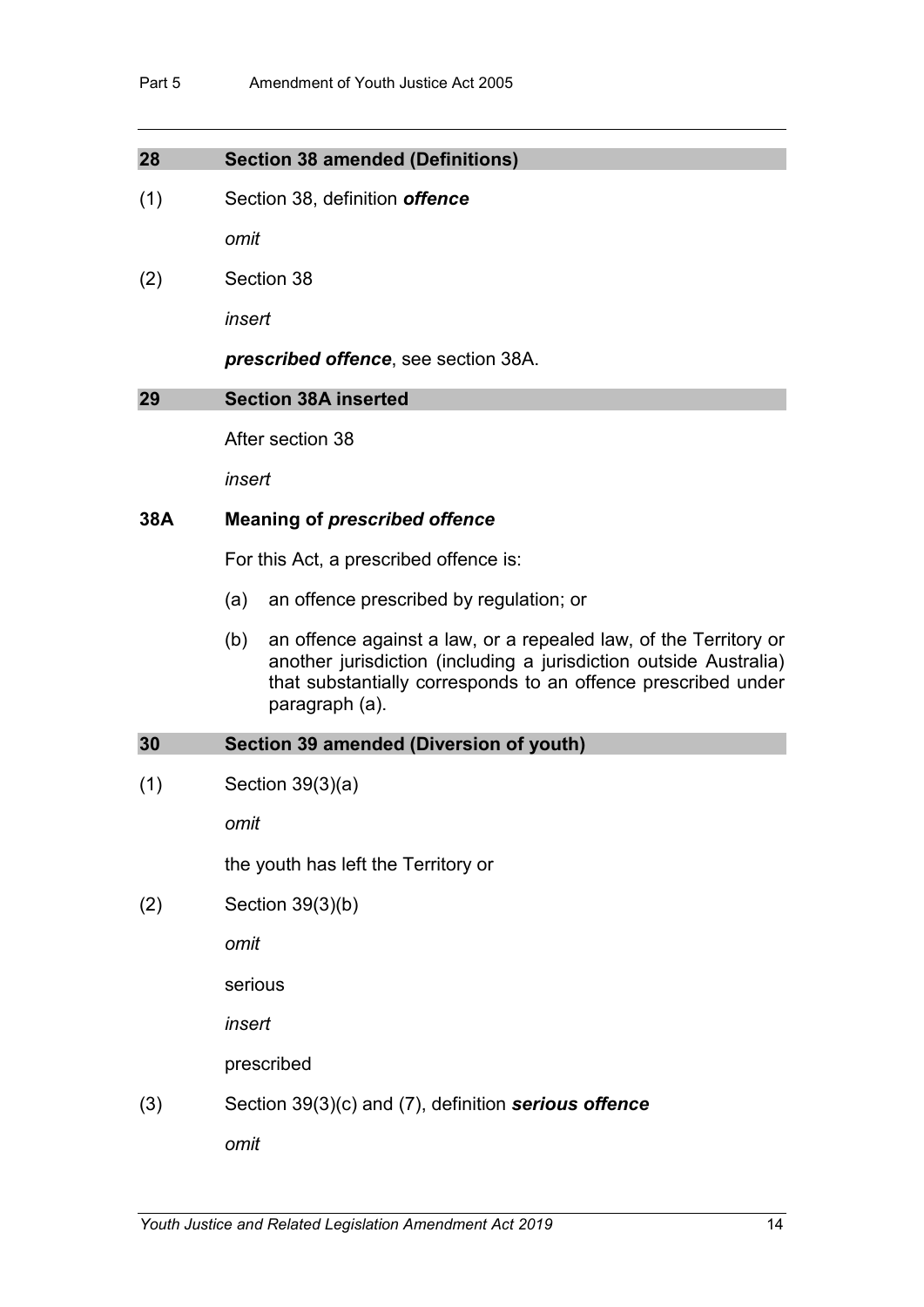#### **31 Section 42A inserted**

After section 42

*insert*

#### **42A Reporting on diversion of youth**

- (1) A police officer must prepare or obtain a report containing the following:
	- (a) if the officer refers the youth to a diversion program under section 39(2)(d) or (4) and the youth declines to participate in the program or does not complete the program – a statement of that fact and any reasons offered by the youth for declining or not completing the program;
	- (b) if the officer declines to refer the youth to a diversion program under section  $39(2)(d)$  – a statement of that fact and the reasons of the officer for declining;
	- (c) if the officer is authorised by the Commissioner of Police (or the Commissioner's delegate) under section 39(4) to refer the youth to a diversion program and the officer declines to refer the youth to the program  $-$  a statement of that fact and the reasons of the officer for declining;
	- (d) if the officer is authorised by the Commissioner of Police (or the Commissioner's delegate) under section 39(4) to refer the youth to a diversion program and the youth declines to participate in the program or does not complete the program – a statement of that fact and any reasons offered by the youth for declining or not completing the program;
	- (e) if the youth is not referred to a diversion program because section 39(3) applies – a statement of that fact.
- (2) If the youth is charged with the offence, the prosecution must, as soon as practicable, provide the report mentioned in subsection (1) to the youth's legal representative and to the Youth Justice Court.

#### **32 Section 43 amended (Reporting on diversion of youth)**

(1) Section 43, heading

*omit, insert*

#### **43 Publication of information of diversion**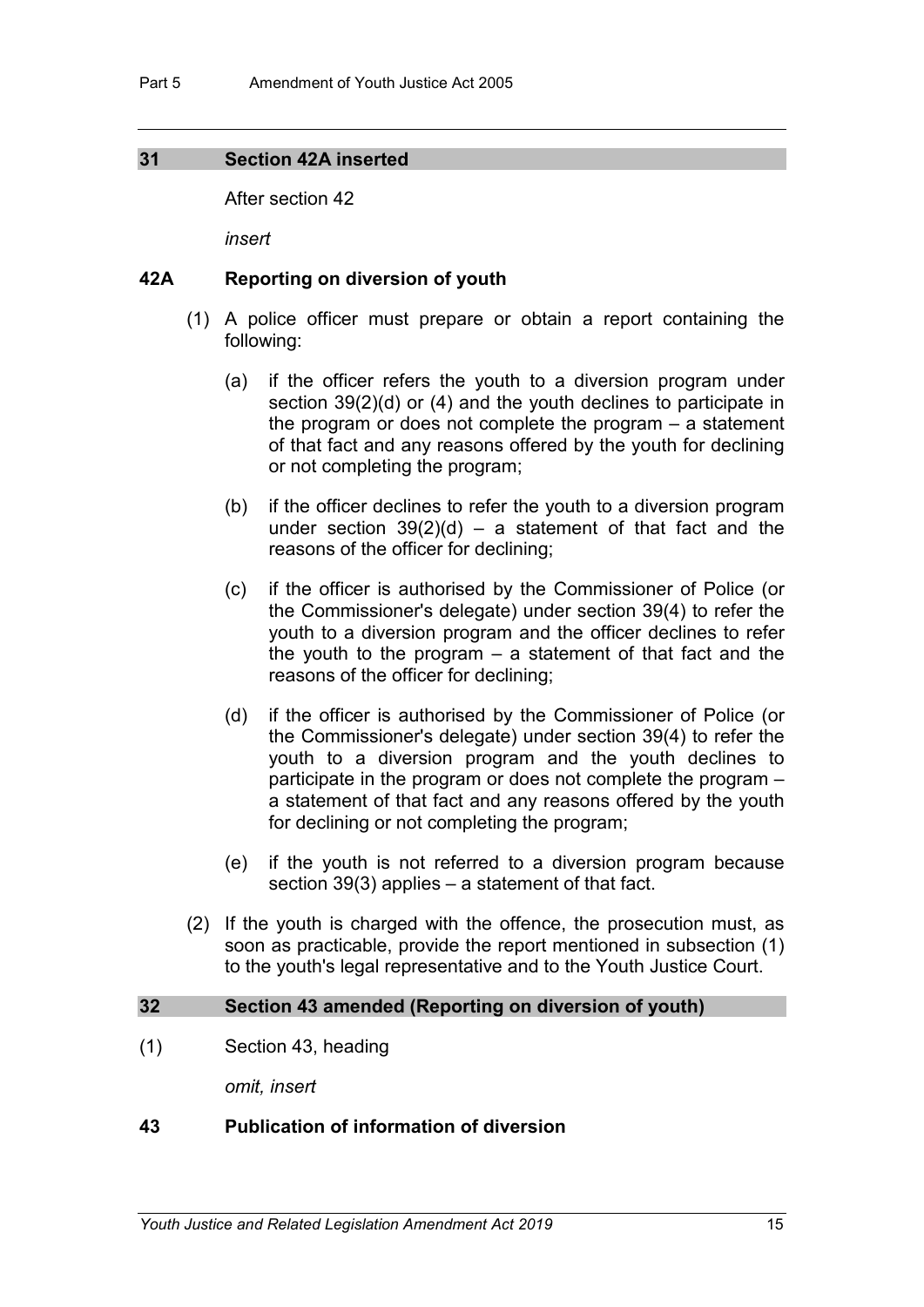#### (2) Section 43(2)

*omit*

However, information

*insert*

Information

#### **33 Sections 49 and 50 replaced**

Sections 49 and 50

*repeal, insert*

#### **49 Proceedings to be in closed court**

- (1) The Court must be closed to the public for proceedings under this Act against a youth.
- (2) However, in addition to the parties to the proceedings and Court staff, the following persons may attend the proceedings:
	- (a) a legal practitioner, whether or not the legal practitioner is the legal representative of the youth who is the subject of the proceedings;
	- (b) a responsible adult in relation to the youth;
	- (c) a person nominated by the youth for support;
	- (d) an employee or representative of the Agency or another Agency;
	- (e) a witness called to give evidence in the proceedings;
	- (f) a victim of the alleged offence committed by the youth;
	- (g) a person nominated by a victim for support;
	- (h) an interpreter for a person attending the proceedings.
- (3) Any other person may seek the leave of the Court to attend the proceedings.
- (4) The Court may order that a person not remain in or enter a room or place in which the Court is being held, or remain within the hearing of the Court.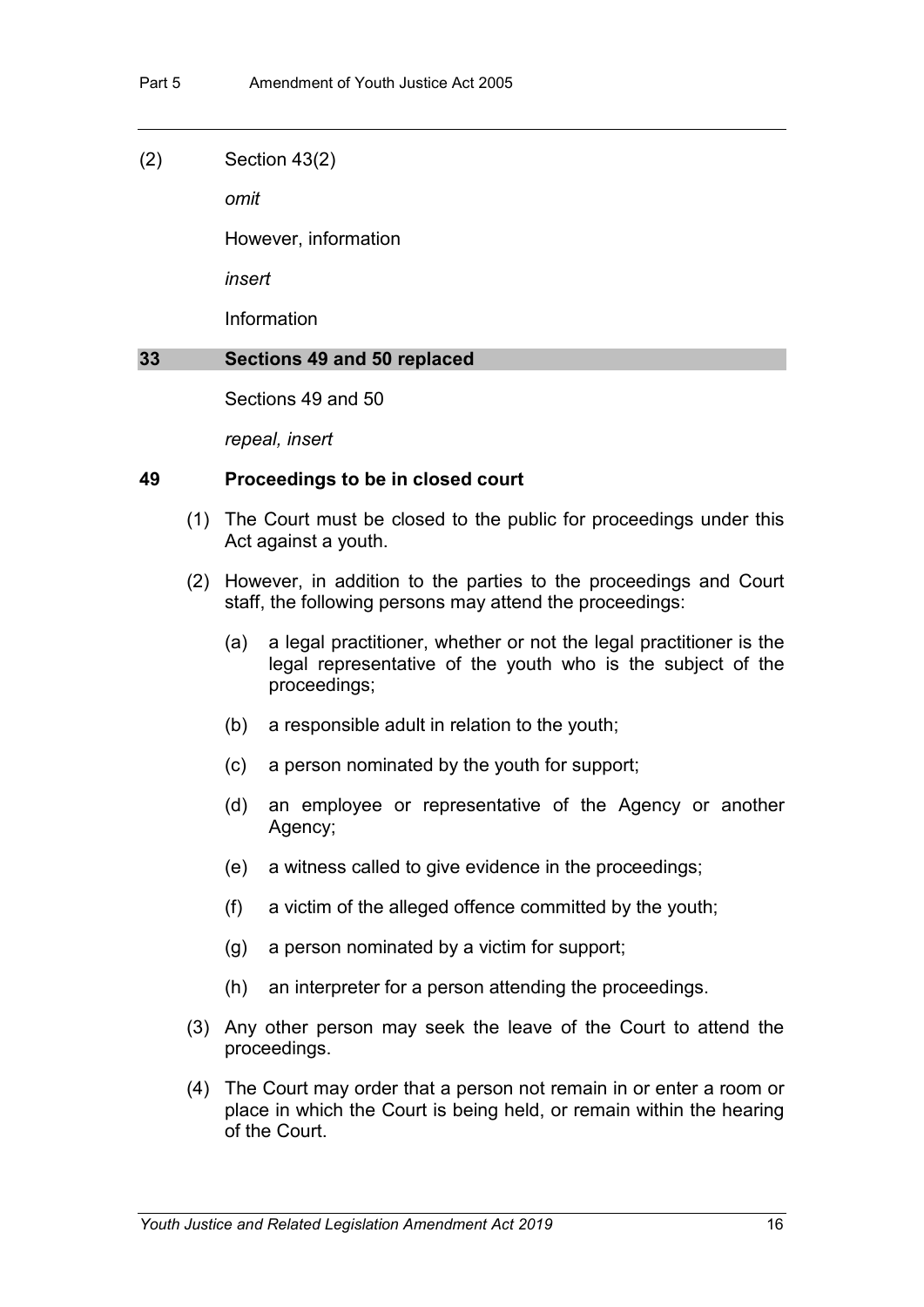- (5) However, subsection (4) does not authorise the Court to exclude the following from the proceedings:
	- (a) the youth;
	- (b) a legal practitioner representing the youth;
	- (c) the prosecutor.
- (6) A person commits an offence if:
	- (a) the person is subject to an order under subsection (4); and
	- (b) the person remains in or enters a room or place in which the Court is being held, or remains within the hearing of the Court.

Maximum penalty: 200 penalty units or imprisonment for 12 months.

- (7) A person other than a person mentioned in subsection (2) commits an offence if:
	- (a) the person has not been granted leave of the Court to attend proceedings under subsection (3); and
	- (b) the person remains in or enters a room or place in which the Court is being held, or remains within the hearing of the Court.

Maximum penalty: 200 penalty units or imprisonment for 12 months.

#### **50 Restriction of publication**

- (1) Subject to this section, a person who publishes a report of, or information relating to, proceedings in the Court or proceedings in any other court arising out of proceedings in the Court that contains any particulars likely to lead to the identification of the following is guilty of an offence:
	- (a) the particular venue of the Court in which the proceeding was heard;
	- (b) the youth or other party to the proceeding;
	- (c) a witness in the proceeding.

Maximum penalty: 200 penalty units or imprisonment for 12 months.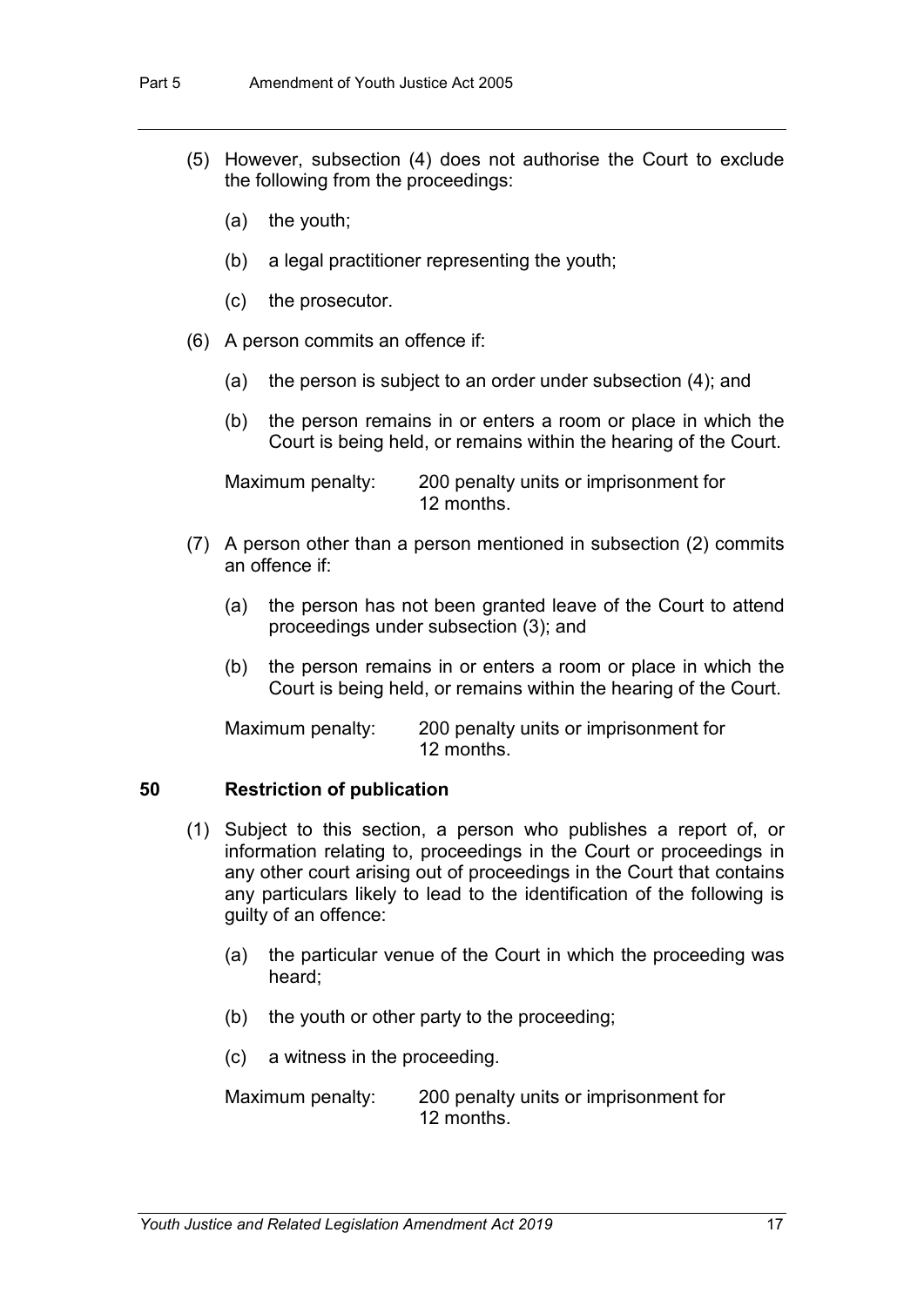- (2) Subsection (1) does not apply if:
	- (a) a police officer, under an arrangement for the exchange of such information, sends to the Police Force of a State or another Territory information relating to the conviction of a youth for an offence; or
	- (b) a person publishes a report or information containing particulars of the youth who is the subject of the proceedings with the consent of youth.
- (3) A person may apply to the Court for permission to publish the report or information.
- (4) The Court may grant permission for the publication if the Court is satisfied that:
	- (a) the circumstances giving rise to the application are an emergency; and
	- (b) publication is reasonably necessary for the safety of:
		- (i) the youth or a witness in the proceedings; or
		- (ii) any other person in the community.
- (5) Subject to subsection (6), the CEO may grant permission for the publication of any particular of a detainee who has escaped from a detention centre if the CEO is satisfied that publication:
	- (a) is reasonably necessary for the safety of the detainee or for any other person; or
	- (b) will assist in apprehending the detainee or protecting the community.
- (6) In making a determination under subsection (5), the CEO must:
	- (a) have regard to the desirability of minimising the stigma to the detainee and the detainee's family; and
	- (b) grant permission for publication only to the extent necessary to apprehend the detainee.
- (7) In this section:

*particulars likely to lead to the identification*, in relation to a person, include the following particulars:

(a) the name, title, pseudonym or alias of the person;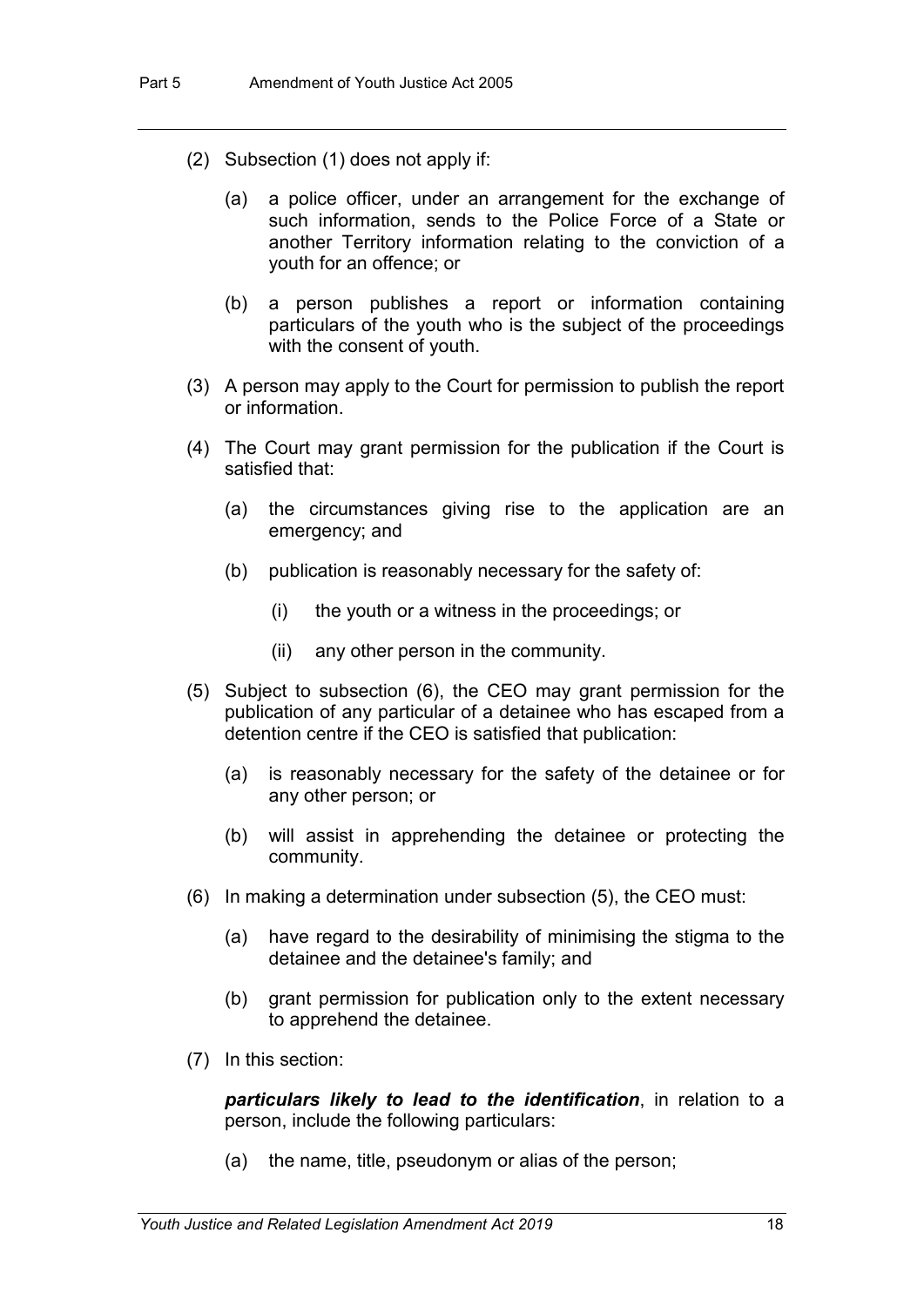- (b) the address of any premises at which the person resides or works, or the locality in which those premises are situated;
- (c) the address of a school attended by the person or the locality in which the school is situated;
- (d) the physical description or the style of dress of the person;
- (e) any employment or occupation engaged in, profession practised or calling pursued, by the person or any official or honorary position held by the person;
- (f) the relationship of the person to the identified relatives of the person or the association of the person with identified friends or identified business, official or professional acquaintances of the person;
- (g) the recreational interests or the political, philosophical or religious beliefs or interests of the person;
- (h) any real or personal property in which the person has an interest or with which the person is otherwise associated.

#### **34 Section 53 amended (Application of other Acts)**

(1) Section 53(1)(b)

*omit*

Divisions 2,

*insert*

Division 2, section 42 and Part 4, Divisions

 $(2)$  Section 53 $(1A)(a)$ 

*omit*

*Youth Justice Act 2005*

*insert*

Youth Justice Court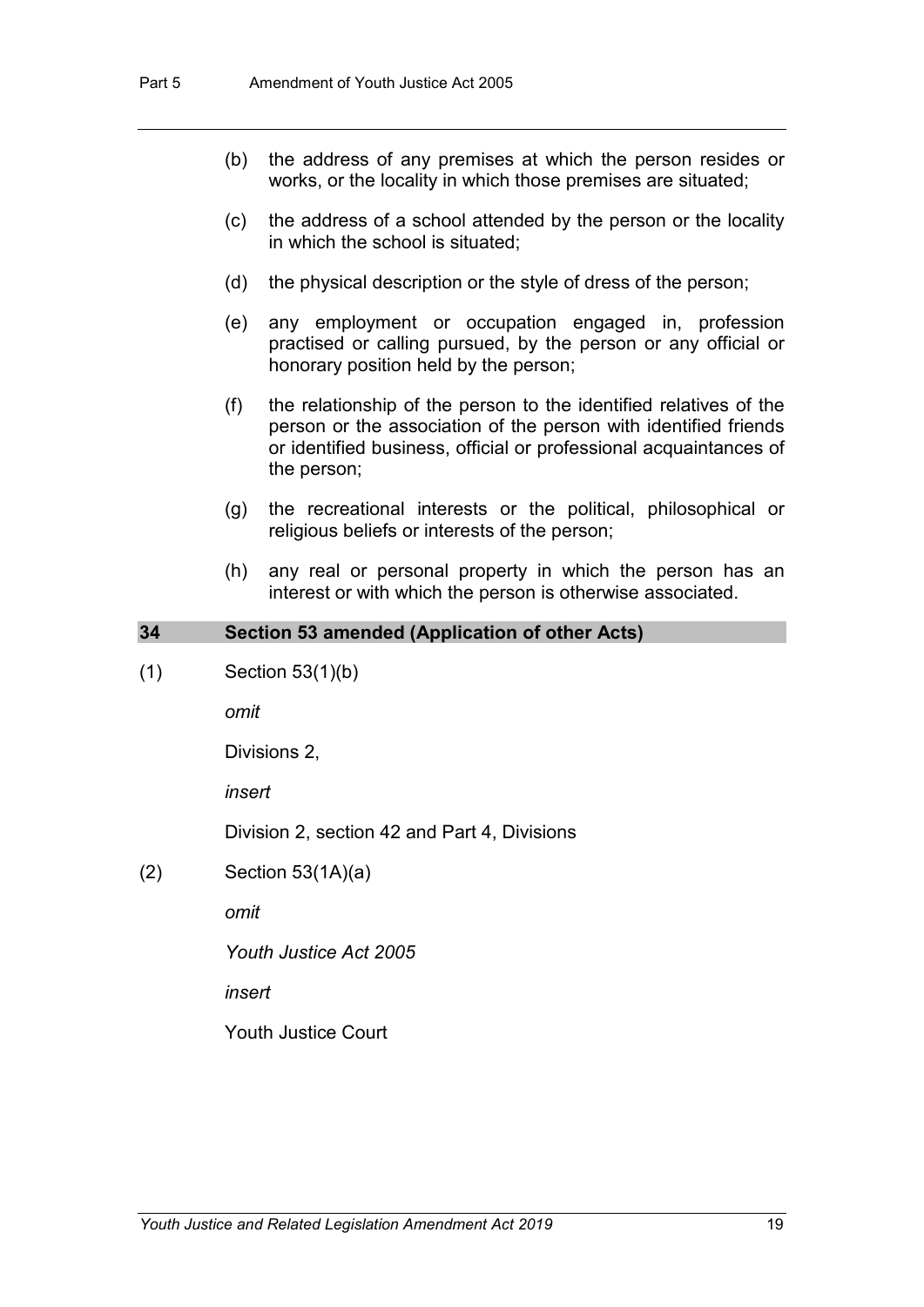#### **35 Section 61 amended (Court must explain proceedings to youth)**

Section 61(2), after "age,"

*insert*

health,

#### **36 Section 64 replaced**

Section 64

*repeal, insert*

#### **64 Court may refer youth to diversion**

- (1) The Youth Justice Court may, at any stage of the proceedings against a youth in respect of an offence, with the consent of the youth:
	- (a) adjourn the proceedings; and
	- (b) refer the youth to be assessed for inclusion in a diversion program or a Youth Justice Conference conducted for the purposes of Part 3.
- (2) This section applies whether or not:
	- (a) the youth has entered a plea to a charge in respect of the offence; or
	- (b) there has been a finding of guilt in relation to a charge in respect of the offence; or
	- (c) the youth has previously been assessed for inclusion in a diversion program or a Youth Justice Conference.

#### **64A Youth Justice Court may dismiss charges**

The Youth Justice Court may, at any stage of the proceedings against a youth in respect of an offence, dismiss the charge in respect of the offence, whether or not the Court finds the charge proven against the youth.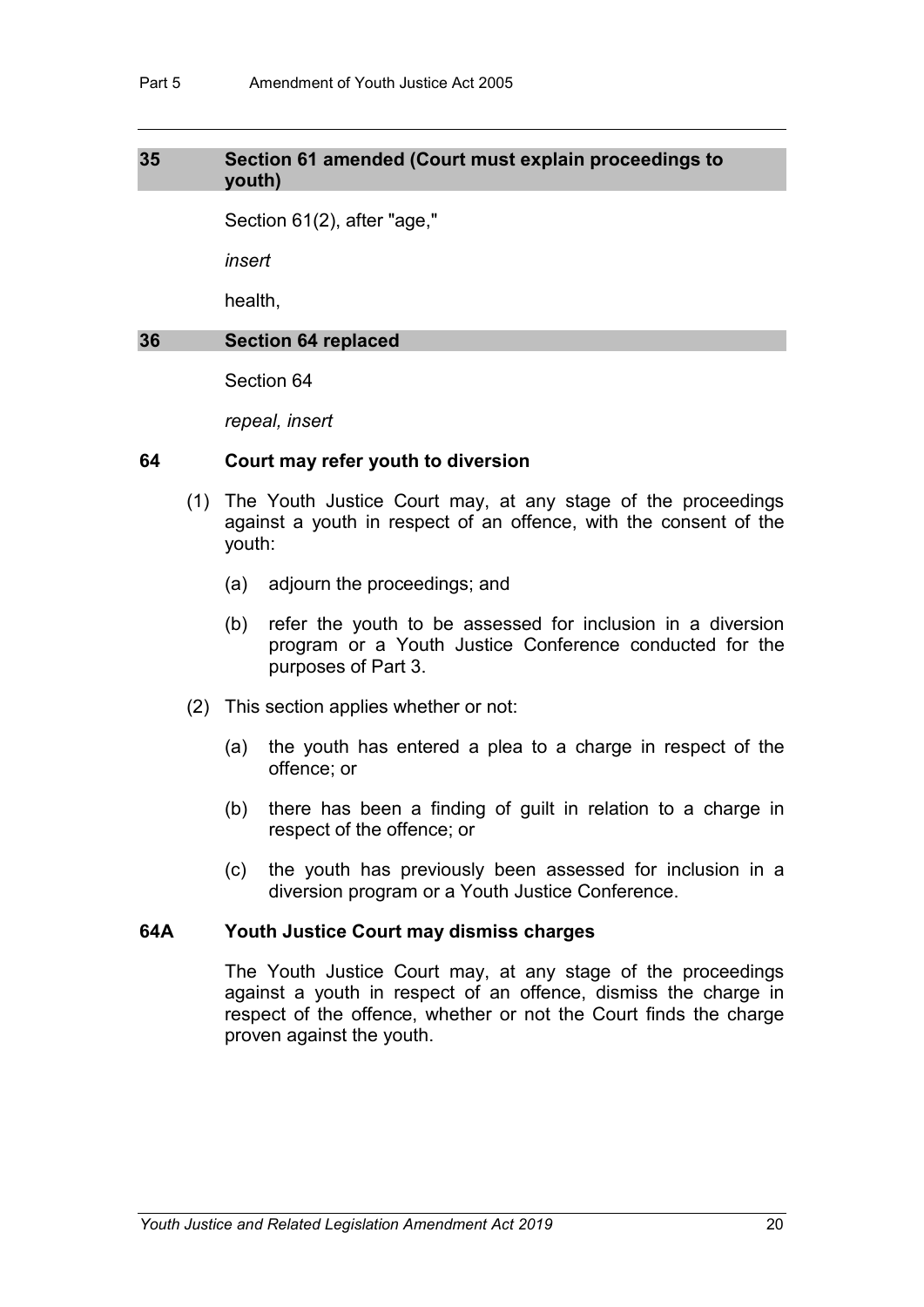#### **37 Section 123 amended (Explanation of orders)**

Section 123(1), after "age,"

*insert*

health,

#### **38 Section 140L amended (Explanation of orders)**

Section 140L(1), after "ages,"

*insert*

health,

#### **39 Section 150 amended (Explanation of rights and responsibilities)**

(1) Section 150(2), after "age,"

*insert*

health,

(2) After section 150(4)

*insert*

(5) The superintendent of the detention centre must take all reasonable steps to ensure this section is complied with.

| 40 | Section 161 amended (Search of detainees) |
|----|-------------------------------------------|
|----|-------------------------------------------|

(1) Section 161(1) all words from "direct" to "search:"

*insert*

only direct a detainee to submit to a screening search or a pat down search in the following circumstances:

(2) Section 161(1)(a)

*omit*

and

(3) Section 161(1)(b)

*omit*

centre; and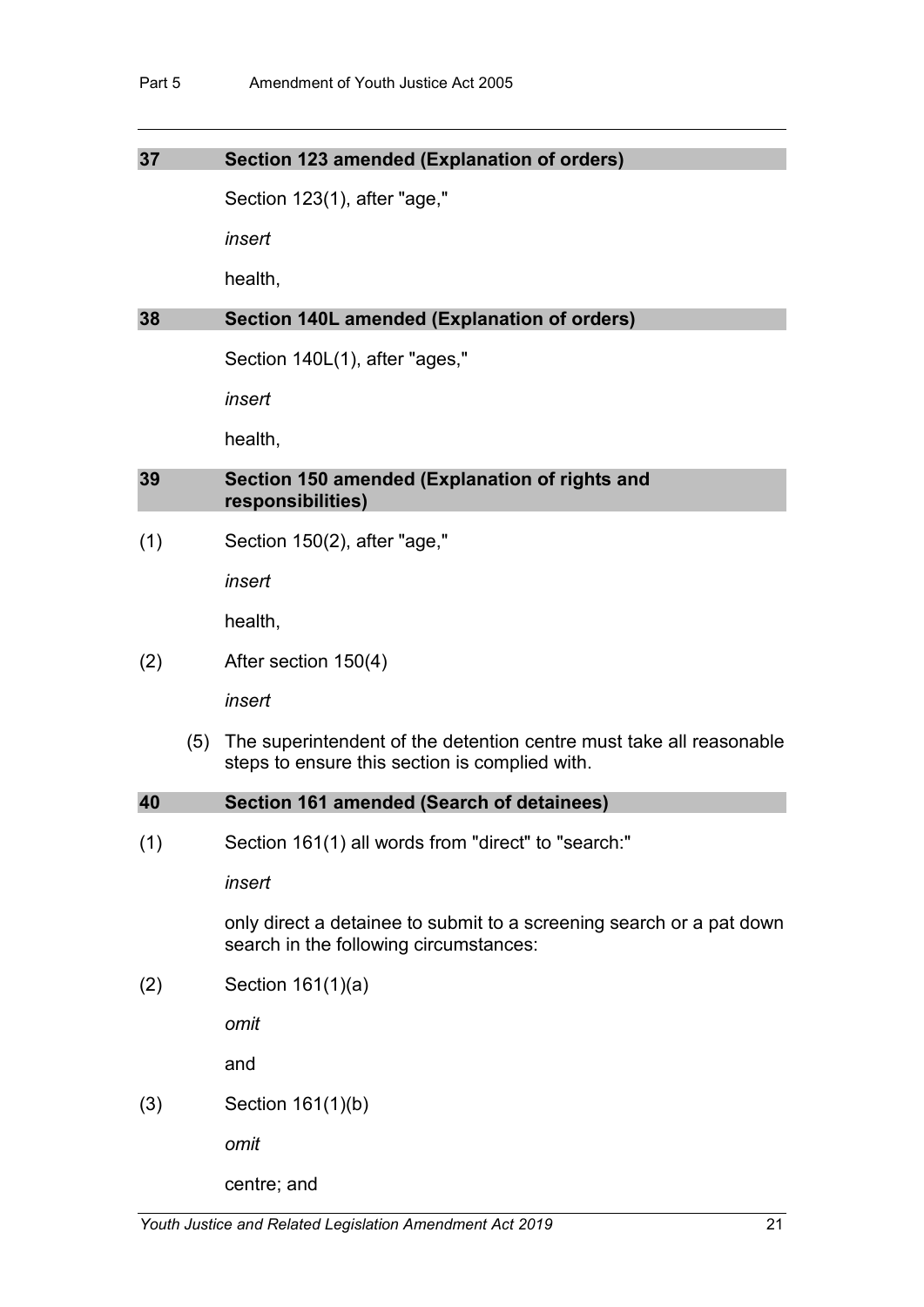*insert*

centre;

(4) Section 161(2), after "centre may"

*insert*

only

#### **41 Section 215B amended (Civil proceedings)**

(1) Section 215B(1)

*omit*

6 months

*insert*

3 years

(2) Section 215B(1)

*omit*

done.

*insert*

done (the *limitation period*).

(3) After section 215B(1)

*insert*

- (1A) However, if a person with a cause of action under subsection (1) is subject to a disability during any part of the limitation period:
	- (a) the running of the limitation period is suspended for the duration of the disability; and
	- (b) the limitation period expires 3 years after the earlier of:
		- (i) the date on which the person ceased to be under a disability; or
		- (ii) the death of the person.
- (1B) For subsection (1A), a person is subject to a disability if:
	- (a) the person is under the age of 18 years; or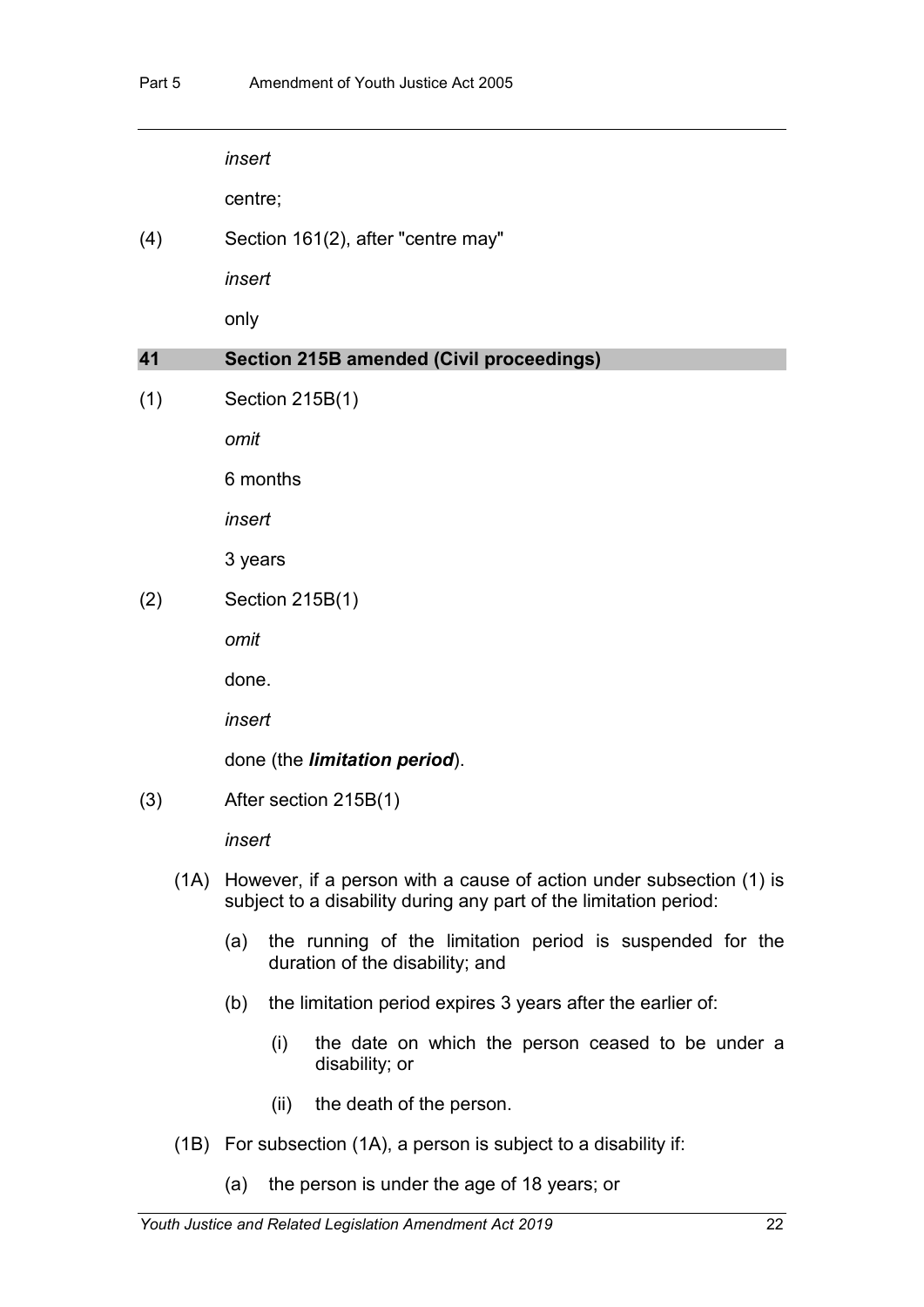- (b) the person is serving a term of detention or imprisonment after being convicted of an offence.
- (1C) Subsection (1A) applies to person who is subject to a disability, whether or not the person is subject to the same or another disability at any time during the limitation period.
- (1D) Subsection (1A) does not operate to extend a limitation period to more than 30 years from the date when the cause of action arose.

#### **42 Part 17, Division 6 inserted**

After section 235

*insert*

# **Division 6 Transitional matters for Youth Justice and Related Legislation Amendment Act 2019**

#### **236 Definitions**

In this Division:

*amending Act* means the *Youth Justice and Related Legislation Amendment Act 2019*.

*commencement* means the commencement of section 41 of the amending Act.

#### **237 Application of section 215B after commencement**

- (1) Section 215B, as amended by the amending Act, applies in relation to any act done or omitted to be done after the commencement.
- (2) For subsection (1), the act done or omitted to be done is taken to have been done or omitted to have been done after the commencement if:
	- (a) for an act all of the conduct constituting the act occurred after the commencement; or
	- (b) for an act that has omitted to be done the act has omitted to be done after the commencement, irrespective of whether the omission began before or after the commencement.

#### **238 Application of section 215B before commencement**

(1) Section 215B, as in force immediately before the commencement, applies in relation to acts done or omitted to be done before the commencement.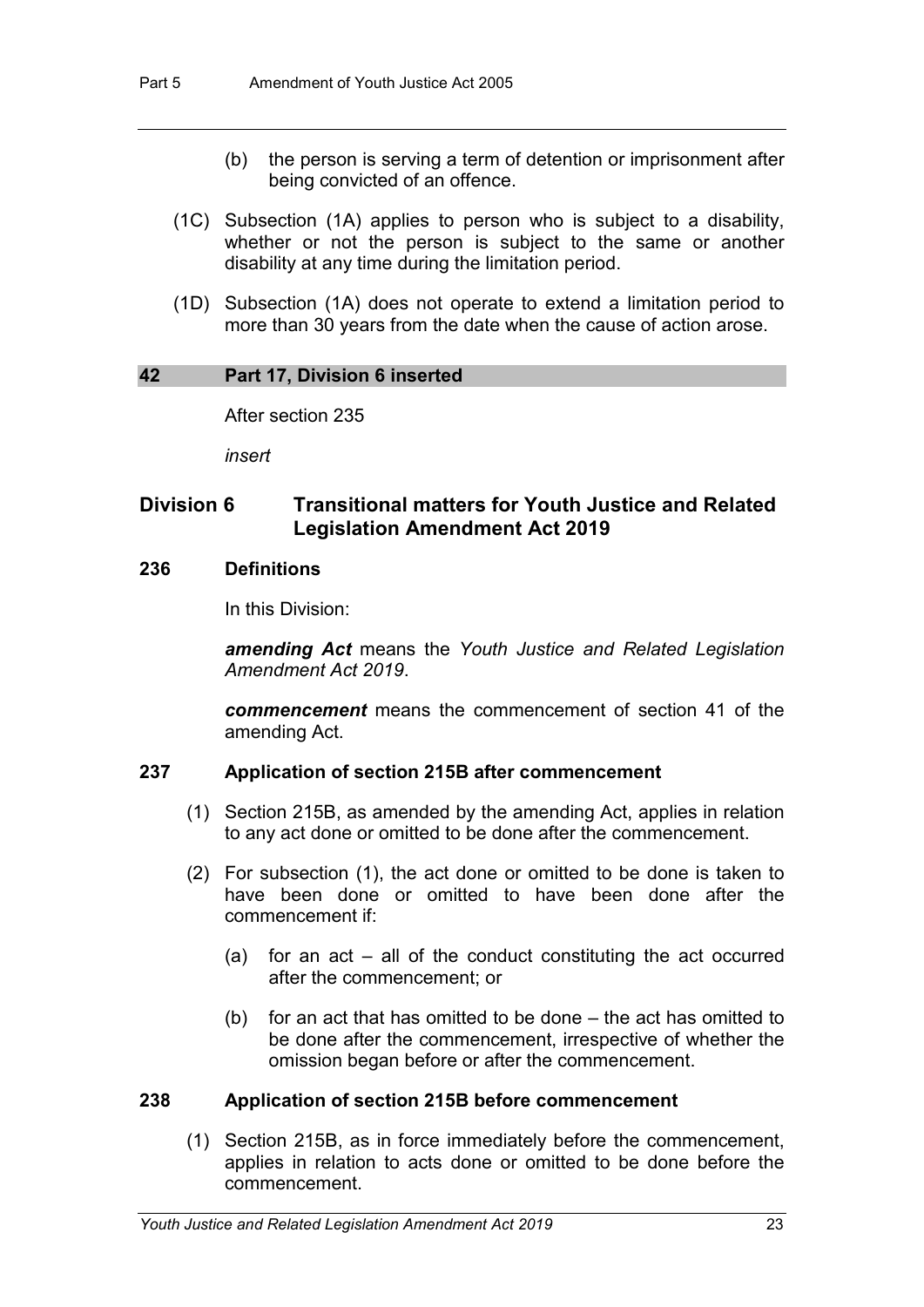- (2) For subsection (1), the act done or omitted to be done is taken to have been done or omitted to have been done before the commencement if:
	- (a) for an act any of the conduct constituting the act occurred before the commencement; or
	- (b) for an act that has omitted to be done the act has omitted to be done before the commencement.

### **Part 6 Amendment of Youth Justice Regulations 2006**

#### **43 Regulations amended**

This Part amends the *Youth Justice Regulations 2006*.

#### **44 Regulation 3 replaced**

Regulation 3

*repeal, insert*

#### **3 Particulars required to be recorded in interview**

For section 18(4) of the Act, a police officer must record the following particulars:

- (a) that the officer has informed the youth of the youth's right to silence;
- (b) whether the youth elected to exercise the youth's right to silence or answer the officer's questions (including answering questions through legal representation);
- (c) if the youth elected to access legal advice and representation – details of the efforts the officer made to contact the youth's legal practitioner;
- (d) that the officer has informed the youth that the youth may contact a friend, relative, responsible adult in respect of the youth or support person;
- (e) if the youth elected to contact a person mentioned in paragraph (d):
	- (i) details of the efforts the officer made to contact the person; and
	- (ii) the name and contact details of the person.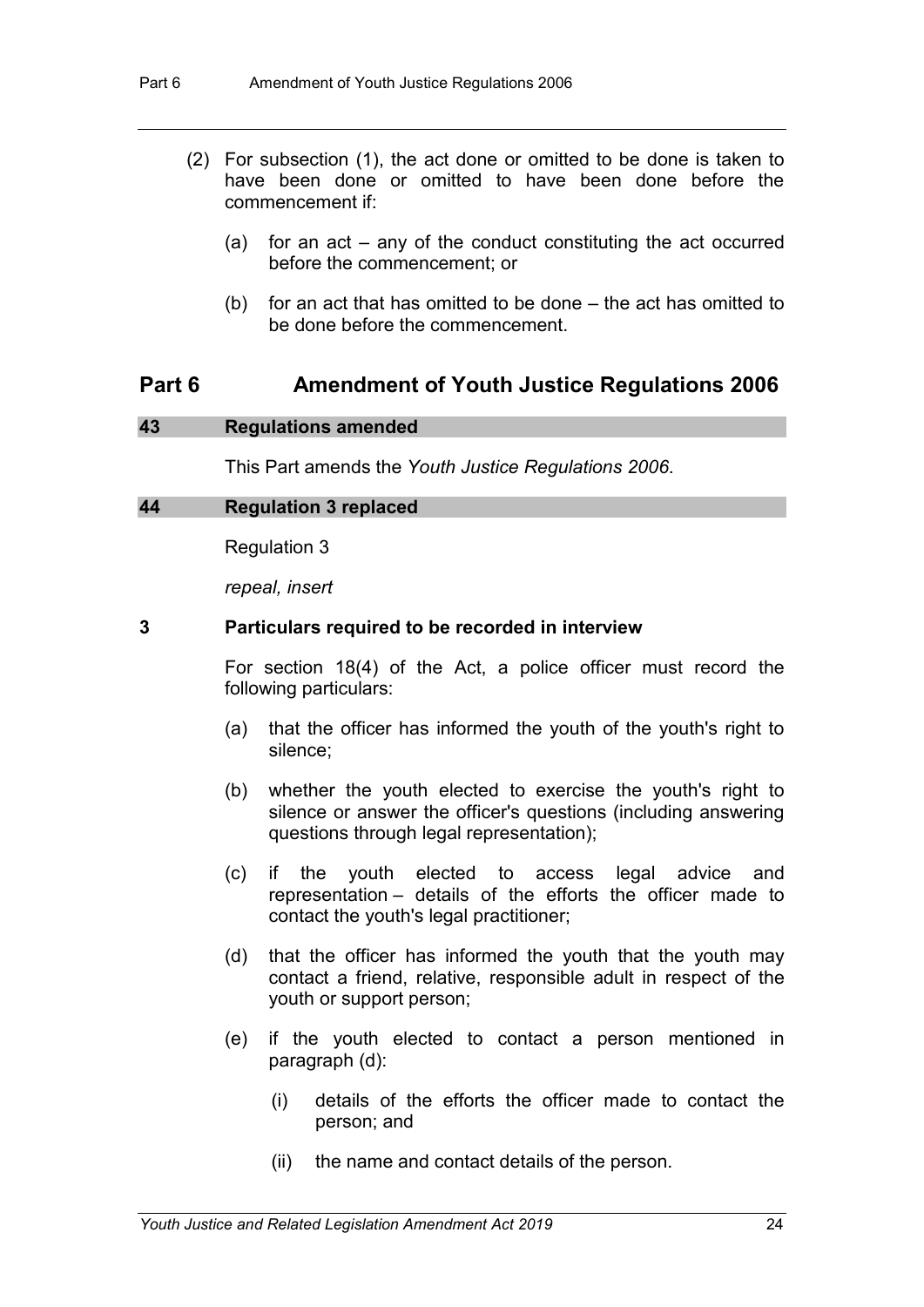#### **3A Prescribed offences**

For section 38A(a) of the Act, an offence under or against each of the following is prescribed:

- (a) section 54, 55(1), 110, 111, 125B(1), 127(1), (2) or (3), 134(1), (2) or (3), 156, 160, 165, 170, 174C, 174F, 175, 176, 177, 179, 180, 181, 192, 192B, 194, 195, 196(1), 201, 228(1), 243 or 246 of the Criminal Code;
- (b) section 189A(1) of the Criminal Code in the circumstances mentioned in section 189A(2)(b) of the Code;
- (c) section 211(1) of the Criminal Code in the circumstances mentioned in section 211(2) of the Code;
- (d) section 212(1) of the Criminal Code in the circumstances mentioned in section 212(2) or (3) of the Code;
- (e) section 213(1) of the Criminal Code in the circumstances mentioned in section 213(6) of the Code;
- (f) section 5(1), 6(1), 6E(1) or 6F(1) of the *Misuse of Drugs Act 1990*;
- (g) section 21, 22, 23, 24, 25, 28, 29AAA, 29AAB, 29AAE, 29AAFA, 29AAH, 29AAP, 29AAYD, 30, 30A or 31 of the *Traffic Act 1987*.

#### **45 Regulation 31 amended (Certain determinations become rules of detention centre)**

Regulation 31(3), after "age,"

*insert*

health,

#### **46 Regulation 73 (Searches)**

(1) Regulation 73(2)

*omit, insert*

- (2) A search of a detainee must, as practicable:
	- (a) be conducted by a member of staff of the same gender as the detainee; and
	- (b) be in the presence of another member of staff of the same gender as the detainee.